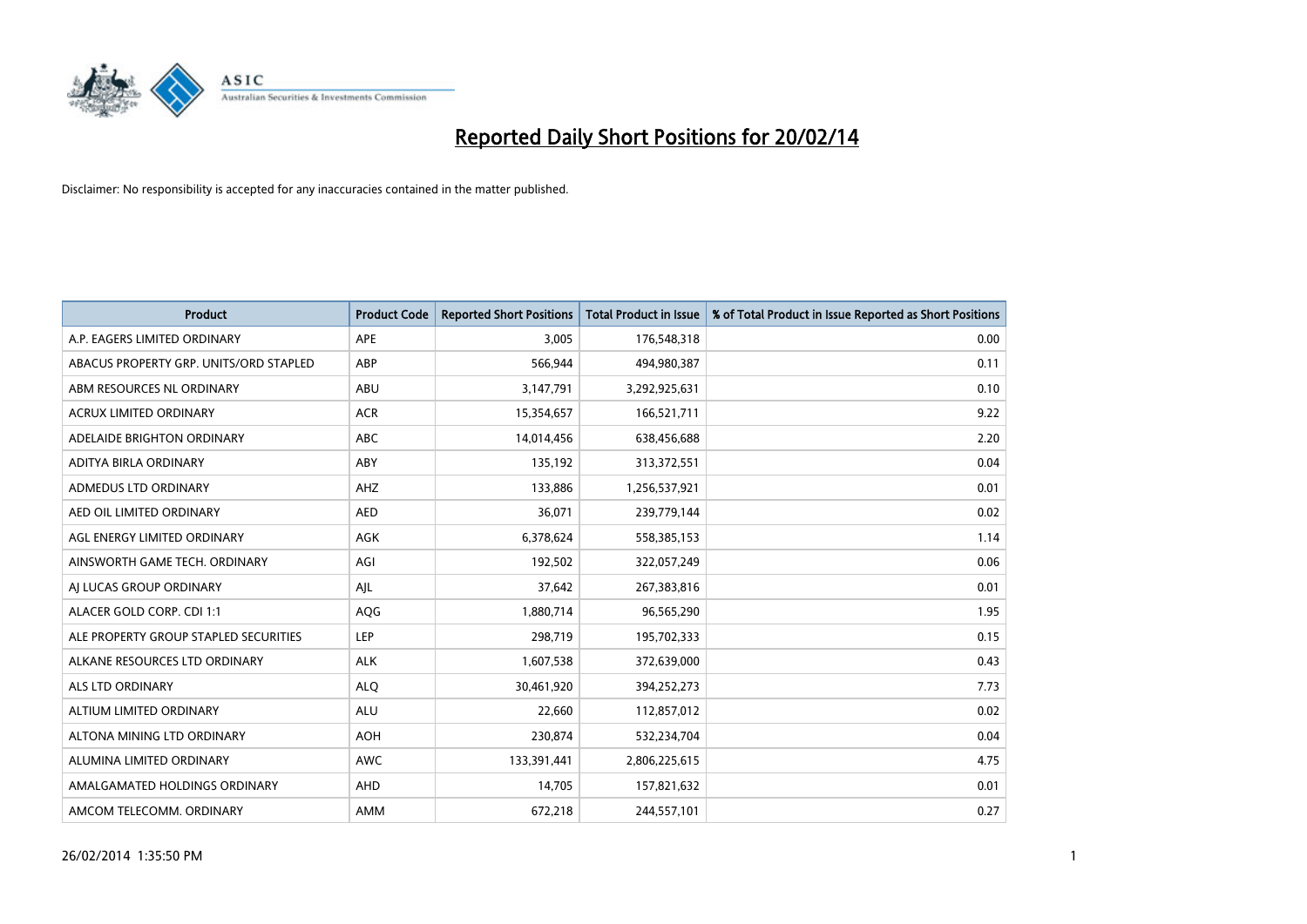

| <b>Product</b>                            | <b>Product Code</b> | <b>Reported Short Positions</b> | <b>Total Product in Issue</b> | % of Total Product in Issue Reported as Short Positions |
|-------------------------------------------|---------------------|---------------------------------|-------------------------------|---------------------------------------------------------|
| AMCOR LIMITED ORDINARY                    | AMC                 | 7,874,336                       | 1,206,684,923                 | 0.65                                                    |
| AMP LIMITED ORDINARY                      | AMP                 | 39,496,169                      | 2,957,737,964                 | 1.34                                                    |
| AMPELLA MINING ORDINARY                   | <b>AMX</b>          | 84,300                          | 248,008,943                   | 0.03                                                    |
| ANSELL LIMITED ORDINARY                   | <b>ANN</b>          | 2,710,724                       | 152,762,142                   | 1.77                                                    |
| ANTARES ENERGY LTD ORDINARY               | AZZ                 | 781,750                         | 255,000,000                   | 0.31                                                    |
| ANZ BANKING GRP LTD ORDINARY              | ANZ                 | 5,476,654                       | 2,744,102,108                 | 0.20                                                    |
| APA GROUP STAPLED SECURITIES              | APA                 | 23,693,946                      | 835,750,807                   | 2.84                                                    |
| APN NEWS & MEDIA ORDINARY                 | <b>APN</b>          | 16,281,116                      | 661,526,586                   | 2.46                                                    |
| AQUARIUS PLATINUM. ORDINARY               | <b>AOP</b>          | 6,882,854                       | 487,782,536                   | 1.41                                                    |
| AQUILA RESOURCES ORDINARY                 | <b>AQA</b>          | 13,712,892                      | 411,804,442                   | 3.33                                                    |
| ARAFURA RESOURCE LTD ORDINARY             | ARU                 | 38,000                          | 441,270,644                   | 0.01                                                    |
| ARB CORPORATION ORDINARY                  | ARP                 | 1,613,805                       | 72,481,302                    | 2.23                                                    |
| ARDENT LEISURE GROUP STAPLED SECURITIES   | AAD                 | 3,103,262                       | 405,055,708                   | 0.77                                                    |
| ARENA REIT. ORDINARY UNITS                | <b>ARF</b>          | 7,000                           | 211,495,653                   | 0.00                                                    |
| ARISTOCRAT LEISURE ORDINARY               | ALL                 | 8,109,702                       | 551,418,047                   | 1.47                                                    |
| ARRIUM LTD ORDINARY                       | ARI                 | 24,447,095                      | 1,361,469,008                 | 1.80                                                    |
| ASCIANO LIMITED ORDINARY                  | <b>AIO</b>          | 5,047,586                       | 975,385,664                   | 0.52                                                    |
| ASG GROUP LIMITED ORDINARY                | ASZ                 | 692,969                         | 206,720,839                   | 0.34                                                    |
| ASPEN GROUP ORD/UNITS STAPLED             | APZ                 | 21,202                          | 119,946,366                   | 0.02                                                    |
| ASTRO JAP PROP GROUP STAPLED US PROHIBIT. | AJA                 | 8,219                           | 67,211,752                    | 0.01                                                    |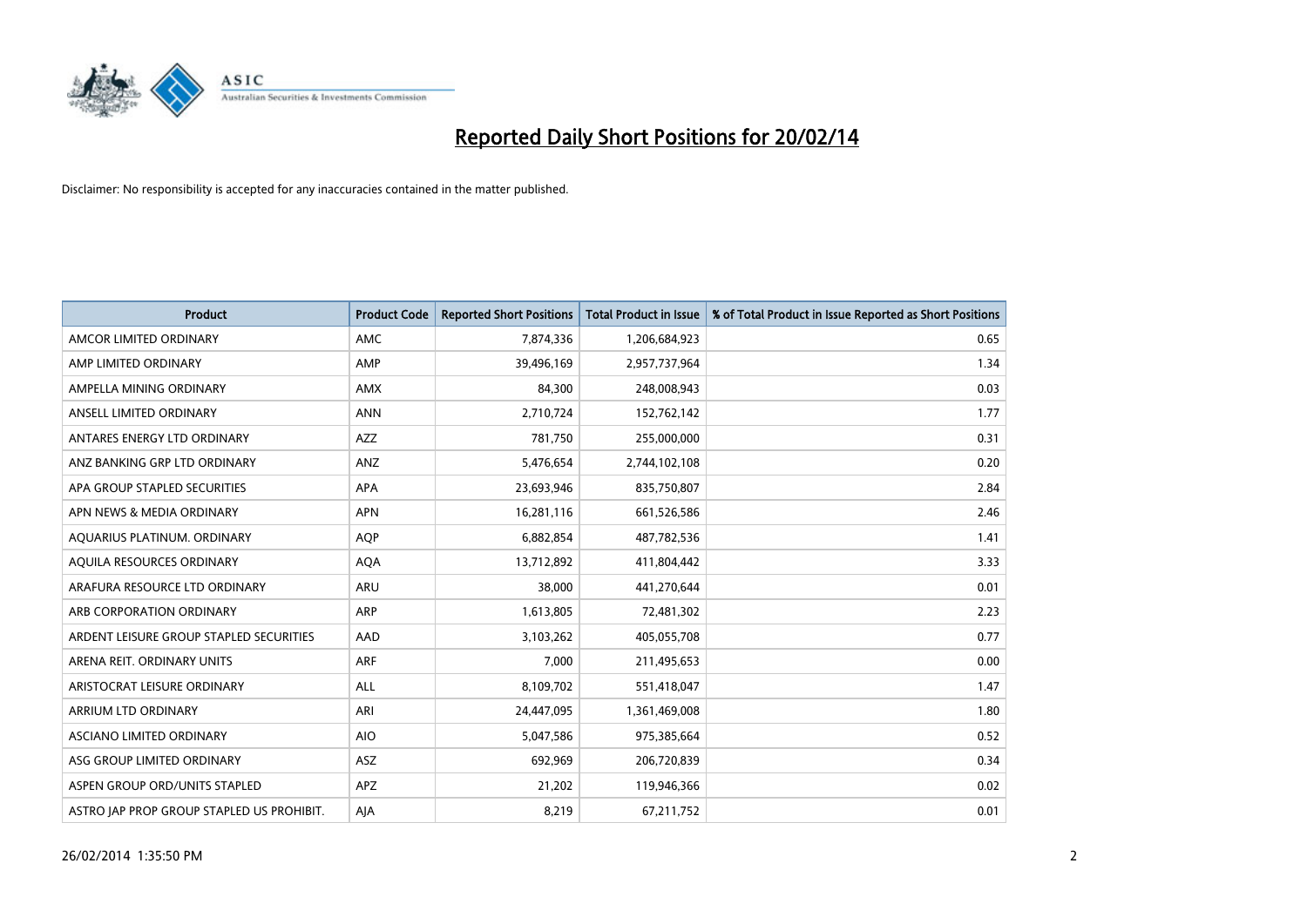

| <b>Product</b>                       | <b>Product Code</b> | <b>Reported Short Positions</b> | <b>Total Product in Issue</b> | % of Total Product in Issue Reported as Short Positions |
|--------------------------------------|---------------------|---------------------------------|-------------------------------|---------------------------------------------------------|
| ASX LIMITED ORDINARY                 | <b>ASX</b>          | 3,645,095                       | 193,595,162                   | 1.88                                                    |
| ATLAS IRON LIMITED ORDINARY          | <b>AGO</b>          | 81,969,723                      | 915,496,158                   | 8.95                                                    |
| AURIZON HOLDINGS LTD ORDINARY        | AZJ                 | 6,450,541                       | 2,137,284,503                 | 0.30                                                    |
| AURORA OIL & GAS ORDINARY            | <b>AUT</b>          | 3,515,567                       | 448,785,778                   | 0.78                                                    |
| <b>AUSDRILL LIMITED ORDINARY</b>     | ASL                 | 25,147,168                      | 312,277,224                   | 8.05                                                    |
| <b>AUSENCO LIMITED ORDINARY</b>      | <b>AAX</b>          | 1,650,104                       | 168,449,799                   | 0.98                                                    |
| <b>AUSTAL LIMITED ORDINARY</b>       | ASB                 | 448,089                         | 346, 379, 377                 | 0.13                                                    |
| <b>AUSTBROKERS HOLDINGS ORDINARY</b> | <b>AUB</b>          | 729                             | 59,642,171                    | 0.00                                                    |
| AUSTIN ENGINEERING ORDINARY          | ANG                 | 522,987                         | 84,274,004                    | 0.62                                                    |
| AUSTRALAND PROPERTY STAPLED SECURITY | <b>ALZ</b>          | 2,096,643                       | 578,324,670                   | 0.36                                                    |
| AUSTRALIAN AGRICULT, ORDINARY        | AAC                 | 3,992,007                       | 532,294,404                   | 0.75                                                    |
| AUSTRALIAN FOUNDAT, ORDINARY         | AFI                 | 1,160                           | 1,042,757,713                 | 0.00                                                    |
| AUSTRALIAN INFR LTD ORDINARY         | <b>AIX</b>          | 20,098                          | 620,733,944                   | 0.00                                                    |
| AUSTRALIAN PHARM, ORDINARY           | API                 | 10,170,137                      | 488,115,883                   | 2.08                                                    |
| <b>AUTOMOTIVE HOLDINGS ORDINARY</b>  | <b>AHE</b>          | 423,642                         | 260,579,682                   | 0.16                                                    |
| AVEO GROUP STAPLED SECURITIES        | <b>AOG</b>          | 10,261,911                      | 500,111,460                   | 2.05                                                    |
| AWE LIMITED ORDINARY                 | AWE                 | 492,940                         | 522,696,385                   | 0.09                                                    |
| AZONTO PET LTD ORDINARY              | <b>APY</b>          | 1                               | 1,158,625,100                 | 0.00                                                    |
| <b>BANDANNA ENERGY ORDINARY</b>      | <b>BND</b>          | 22,437,157                      | 528,481,199                   | 4.25                                                    |
| BANK OF QUEENSLAND. ORDINARY         | <b>BOQ</b>          | 3,096,808                       | 322,566,581                   | 0.96                                                    |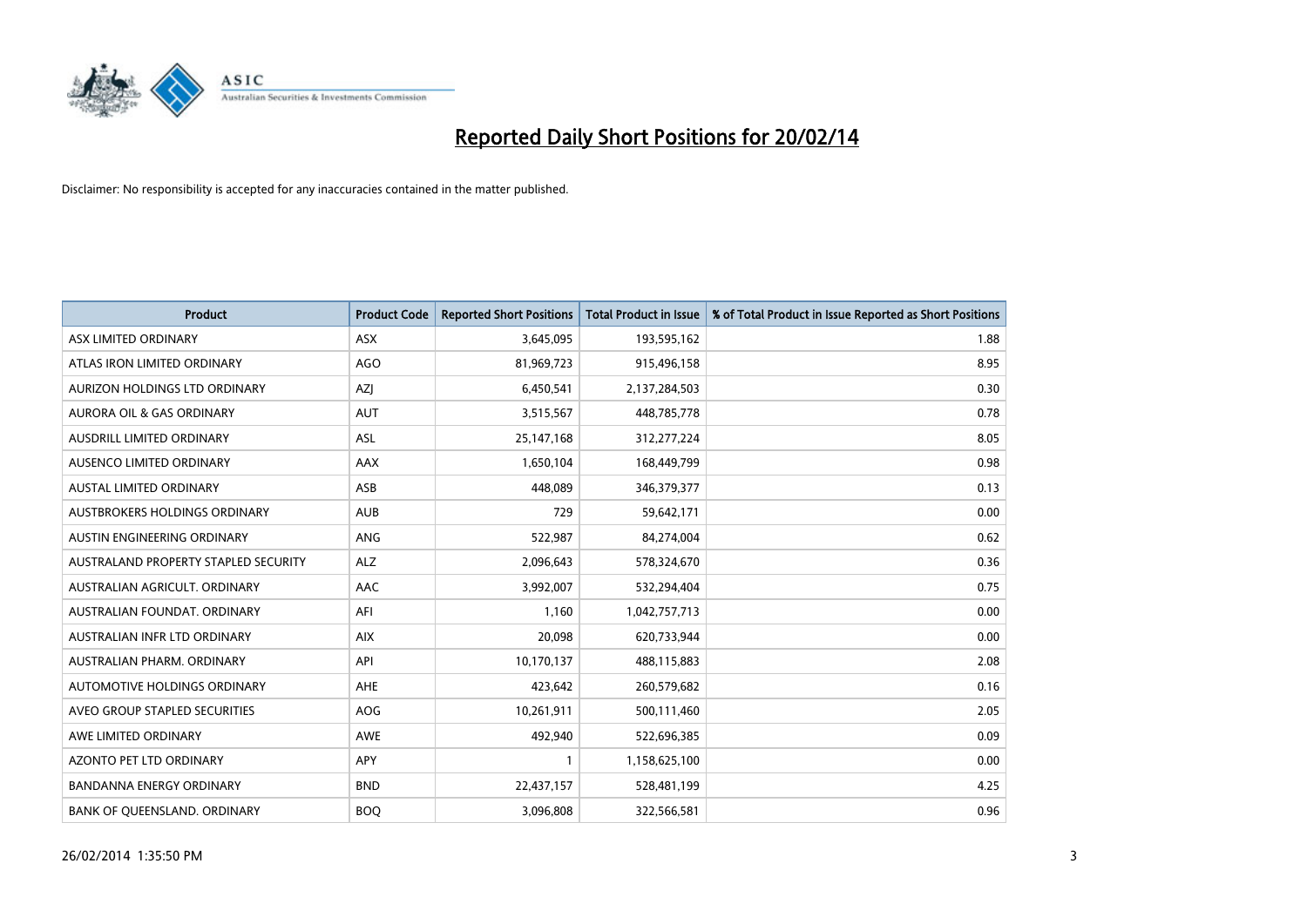

| <b>Product</b>                                | <b>Product Code</b> | <b>Reported Short Positions</b> | <b>Total Product in Issue</b> | % of Total Product in Issue Reported as Short Positions |
|-----------------------------------------------|---------------------|---------------------------------|-------------------------------|---------------------------------------------------------|
| <b>BANNERMAN RESOURCES ORDINARY</b>           | <b>BMN</b>          | 299,998                         | 322,885,298                   | 0.09                                                    |
| BASE RES LIMITED ORDINARY                     | <b>BSE</b>          | 6,783,795                       | 561,840,029                   | 1.21                                                    |
| <b>BATHURST RES LTD. ORDINARY</b>             | <b>BRL</b>          | 15,877,320                      | 821,457,725                   | 1.93                                                    |
| <b>BC IRON LIMITED ORDINARY</b>               | <b>BCI</b>          | 227,264                         | 123,928,630                   | 0.18                                                    |
| BEACH ENERGY LIMITED ORDINARY                 | <b>BPT</b>          | 18,204,336                      | 1,278,348,742                 | 1.42                                                    |
| BEADELL RESOURCE LTD ORDINARY                 | <b>BDR</b>          | 39,815,489                      | 790,777,280                   | 5.03                                                    |
| <b>BEGA CHEESE LTD ORDINARY</b>               | <b>BGA</b>          | 179,080                         | 152,245,802                   | 0.12                                                    |
| BENDIGO AND ADELAIDE ORDINARY                 | <b>BEN</b>          | 12,004,089                      | 410,010,013                   | 2.93                                                    |
| BENTHAM IMF LTD ORDINARY                      | <b>IMF</b>          | 3,464,912                       | 164,380,143                   | 2.11                                                    |
| BERKELEY RESOURCES ORDINARY                   | <b>BKY</b>          | 31,000                          | 180,361,323                   | 0.02                                                    |
| BETASHARES ASX RES ETF UNITS                  | <b>ORE</b>          | 517,432                         | 3,020,814                     | 17.13                                                   |
| BHP BILLITON LIMITED ORDINARY                 | <b>BHP</b>          | 8,112,398                       | 3,211,691,105                 | 0.25                                                    |
| <b>BILLABONG ORDINARY</b>                     | <b>BBG</b>          | 10,665,787                      | 809,998,300                   | 1.32                                                    |
| <b>BLACKMORES LIMITED ORDINARY</b>            | <b>BKL</b>          | 11,449                          | 17,046,032                    | 0.07                                                    |
| <b>BLACKTHORN RESOURCES ORD US PROHIBITED</b> | <b>BTR</b>          | 591,770                         | 164,285,950                   | 0.36                                                    |
| BLUESCOPE STEEL LTD ORDINARY                  | <b>BSL</b>          | 5,811,078                       | 558,733,728                   | 1.04                                                    |
| <b>BOART LONGYEAR ORDINARY</b>                | <b>BLY</b>          | 35,185,414                      | 461,163,412                   | 7.63                                                    |
| <b>BOOM LOGISTICS ORDINARY</b>                | <b>BOL</b>          | 149,999                         | 474,868,764                   | 0.03                                                    |
| <b>BORAL LIMITED, ORDINARY</b>                | <b>BLD</b>          | 39,119,136                      | 778,739,826                   | 5.02                                                    |
| <b>BRADKEN LIMITED ORDINARY</b>               | <b>BKN</b>          | 19,578,319                      | 169,240,662                   | 11.57                                                   |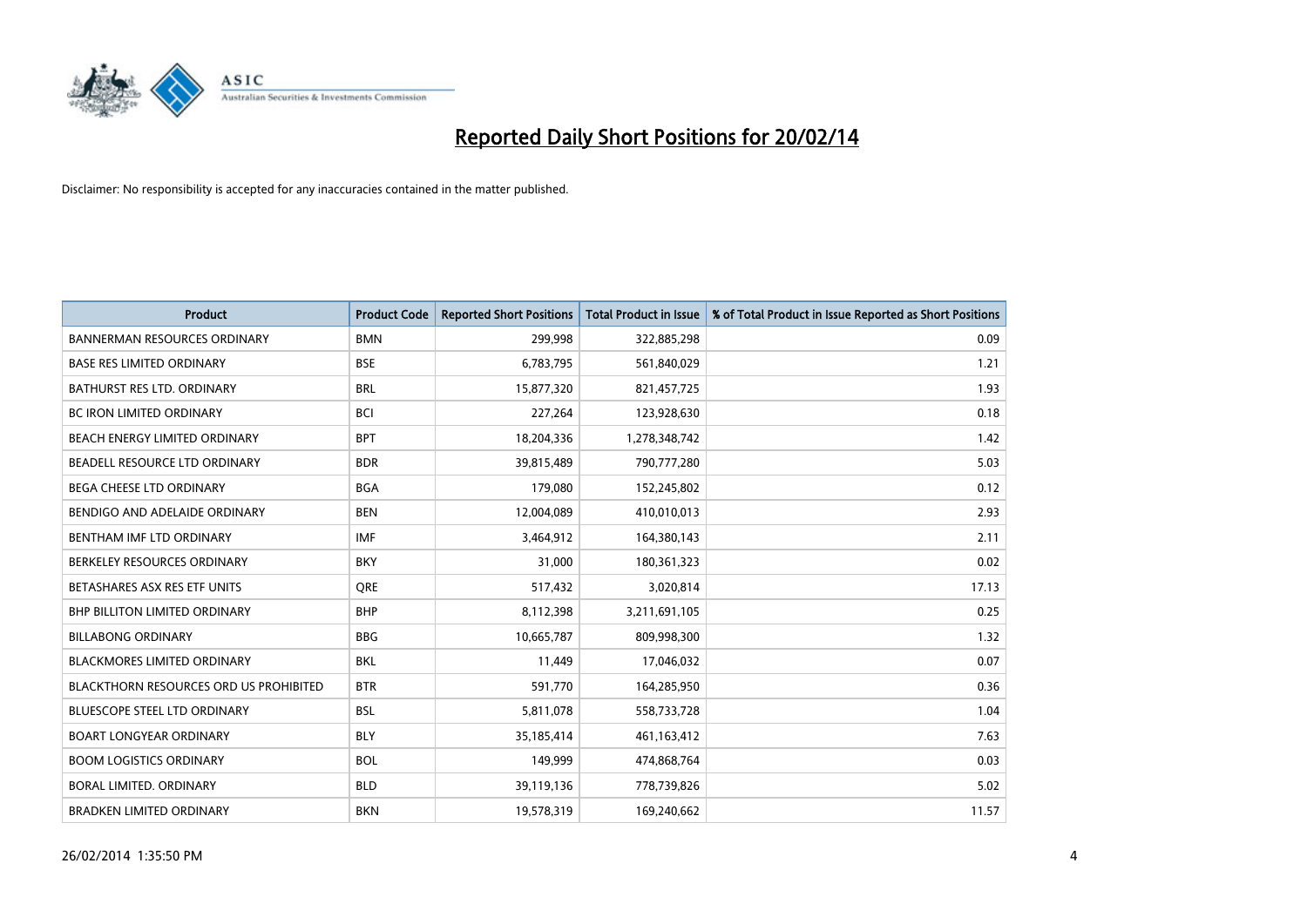

| <b>Product</b>                          | <b>Product Code</b> | <b>Reported Short Positions</b> | <b>Total Product in Issue</b> | % of Total Product in Issue Reported as Short Positions |
|-----------------------------------------|---------------------|---------------------------------|-------------------------------|---------------------------------------------------------|
| <b>BRAMBLES LIMITED ORDINARY</b>        | <b>BXB</b>          | 1,264,364                       | 1,561,912,409                 | 0.08                                                    |
| BREVILLE GROUP LTD ORDINARY             | <b>BRG</b>          | 2,773,750                       | 130,095,322                   | 2.13                                                    |
| <b>BRICKWORKS LIMITED ORDINARY</b>      | <b>BKW</b>          | 53,437                          | 148,038,996                   | 0.04                                                    |
| BT INVESTMENT MNGMNT ORDINARY           | <b>BTT</b>          | 105,408                         | 282,727,073                   | 0.04                                                    |
| <b>BURU ENERGY ORDINARY</b>             | <b>BRU</b>          | 14,004,786                      | 298,505,530                   | 4.69                                                    |
| <b>BWP TRUST ORDINARY UNITS</b>         | <b>BWP</b>          | 4,326,297                       | 627,165,919                   | 0.69                                                    |
| CABCHARGE AUSTRALIA ORDINARY            | CAB                 | 12,519,951                      | 120,430,683                   | 10.40                                                   |
| CALTEX AUSTRALIA ORDINARY               | <b>CTX</b>          | 1,553,535                       | 270,000,000                   | 0.58                                                    |
| CAPE LAMBERT RES LTD ORDINARY           | <b>CFE</b>          | 19,764                          | 667,938,887                   | 0.00                                                    |
| <b>CARDNO LIMITED ORDINARY</b>          | CDD                 | 6,307,051                       | 146,779,250                   | 4.30                                                    |
| <b>CARINDALE PROPERTY UNIT</b>          | <b>CDP</b>          | 416                             | 70,000,000                    | 0.00                                                    |
| CARNARVON PETROLEUM ORDINARY            | <b>CVN</b>          | 12,220                          | 986,565,952                   | 0.00                                                    |
| CARSALES.COM LTD ORDINARY               | <b>CRZ</b>          | 7,336,720                       | 237,773,965                   | 3.09                                                    |
| <b>CASH CONVERTERS ORDINARY</b>         | CCV                 | 8,651,165                       | 426,302,767                   | 2.03                                                    |
| CEDAR WOODS PROP. ORDINARY              | <b>CWP</b>          | 56,058                          | 73,732,683                    | 0.08                                                    |
| CENTRAL PETROLEUM ORDINARY              | <b>CTP</b>          | 363,954                         | 309,219,473                   | 0.12                                                    |
| CFS RETAIL TRUST GRP STAPLED SECURITIES | <b>CFX</b>          | 53,227,861                      | 3,018,050,810                 | 1.76                                                    |
| CHALLENGER DIV.PRO. STAPLED UNITS       | <b>CDI</b>          | 22,745                          | 214,101,013                   | 0.01                                                    |
| <b>CHALLENGER LIMITED ORDINARY</b>      | <b>CGF</b>          | 1,327,719                       | 530,862,585                   | 0.25                                                    |
| CHARTER HALL GROUP STAPLED US PROHIBIT. | <b>CHC</b>          | 589,453                         | 309,358,198                   | 0.19                                                    |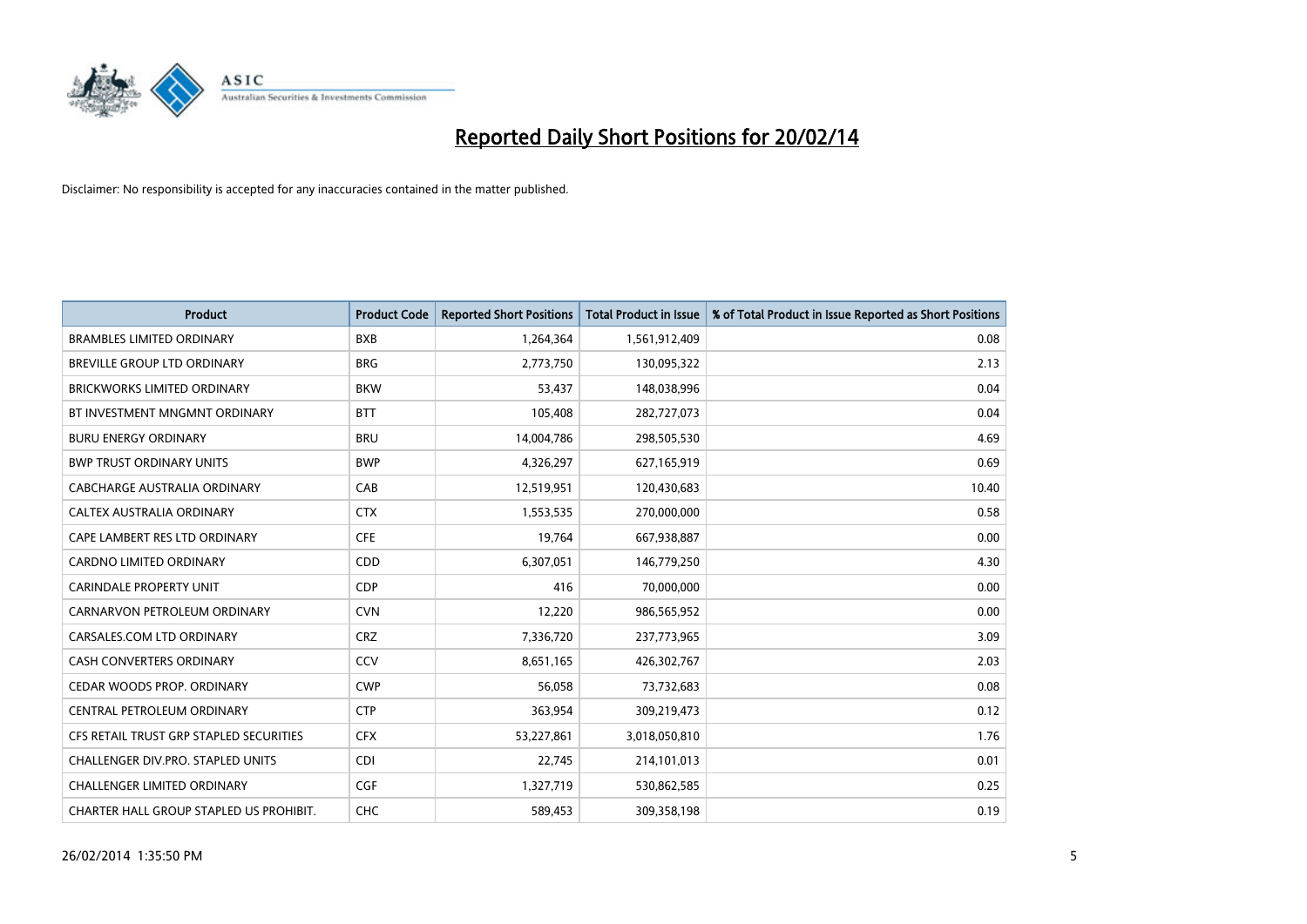

| <b>Product</b>                       | <b>Product Code</b> | <b>Reported Short Positions</b> | <b>Total Product in Issue</b> | % of Total Product in Issue Reported as Short Positions |
|--------------------------------------|---------------------|---------------------------------|-------------------------------|---------------------------------------------------------|
| <b>CHARTER HALL RETAIL UNITS</b>     | <b>COR</b>          | 10,384,129                      | 365,082,785                   | 2.84                                                    |
| <b>CHORUS LIMITED ORDINARY</b>       | <b>CNU</b>          | 1,182,102                       | 396,369,767                   | 0.30                                                    |
| CITIGOLD CORP LTD ORDINARY           | <b>CTO</b>          | 153,427                         | 1,495,764,906                 | 0.01                                                    |
| CLINUVEL PHARMACEUT. ORDINARY        | CUV                 | 600                             | 38,217,038                    | 0.00                                                    |
| COAL OF AFRICA LTD ORDINARY          | <b>CZA</b>          | 426                             | 1,048,368,613                 | 0.00                                                    |
| COALSPUR MINES LTD ORDINARY          | <b>CPL</b>          | 7,230,861                       | 641,394,435                   | 1.13                                                    |
| COBAR CONSOLIDATED ORDINARY          | CCU                 | 100,000                         | 329,715,353                   | 0.03                                                    |
| COCA-COLA AMATIL ORDINARY            | <b>CCL</b>          | 15,136,346                      | 763,590,249                   | 1.98                                                    |
| <b>COCHLEAR LIMITED ORDINARY</b>     | COH                 | 9,233,628                       | 57,062,020                    | 16.18                                                   |
| <b>COCKATOO COAL ORDINARY</b>        | <b>COK</b>          | 167,987                         | 4,514,548,852                 | 0.00                                                    |
| CODAN LIMITED ORDINARY               | <b>CDA</b>          | 307,494                         | 176,969,924                   | 0.17                                                    |
| <b>COFFEY INTERNATIONAL ORDINARY</b> | <b>COF</b>          | 18,921                          | 255,833,165                   | 0.01                                                    |
| <b>COKAL LTD ORDINARY</b>            | <b>CKA</b>          | 13,650                          | 471,103,926                   | 0.00                                                    |
| <b>COLLECTION HOUSE ORDINARY</b>     | <b>CLH</b>          | 1,967,861                       | 128,969,148                   | 1.53                                                    |
| <b>COLLINS FOODS LTD ORDINARY</b>    | <b>CKF</b>          | 24,672                          | 93,000,003                    | 0.03                                                    |
| COMMONWEALTH BANK, ORDINARY          | <b>CBA</b>          | 10,946,630                      | 1,611,928,836                 | 0.68                                                    |
| COMMONWEALTH PROP ORDINARY UNITS     | <b>CPA</b>          | 31,522,520                      | 2,347,003,413                 | 1.34                                                    |
| <b>COMPASS RESOURCES ORDINARY</b>    | <b>CMR</b>          | 7,472                           | 1,403,744,100                 | 0.00                                                    |
| <b>COMPUTERSHARE LTD ORDINARY</b>    | <b>CPU</b>          | 11,547,895                      | 556,203,079                   | 2.08                                                    |
| COOPER ENERGY LTD ORDINARY           | <b>COE</b>          | 2,299                           | 329,235,509                   | 0.00                                                    |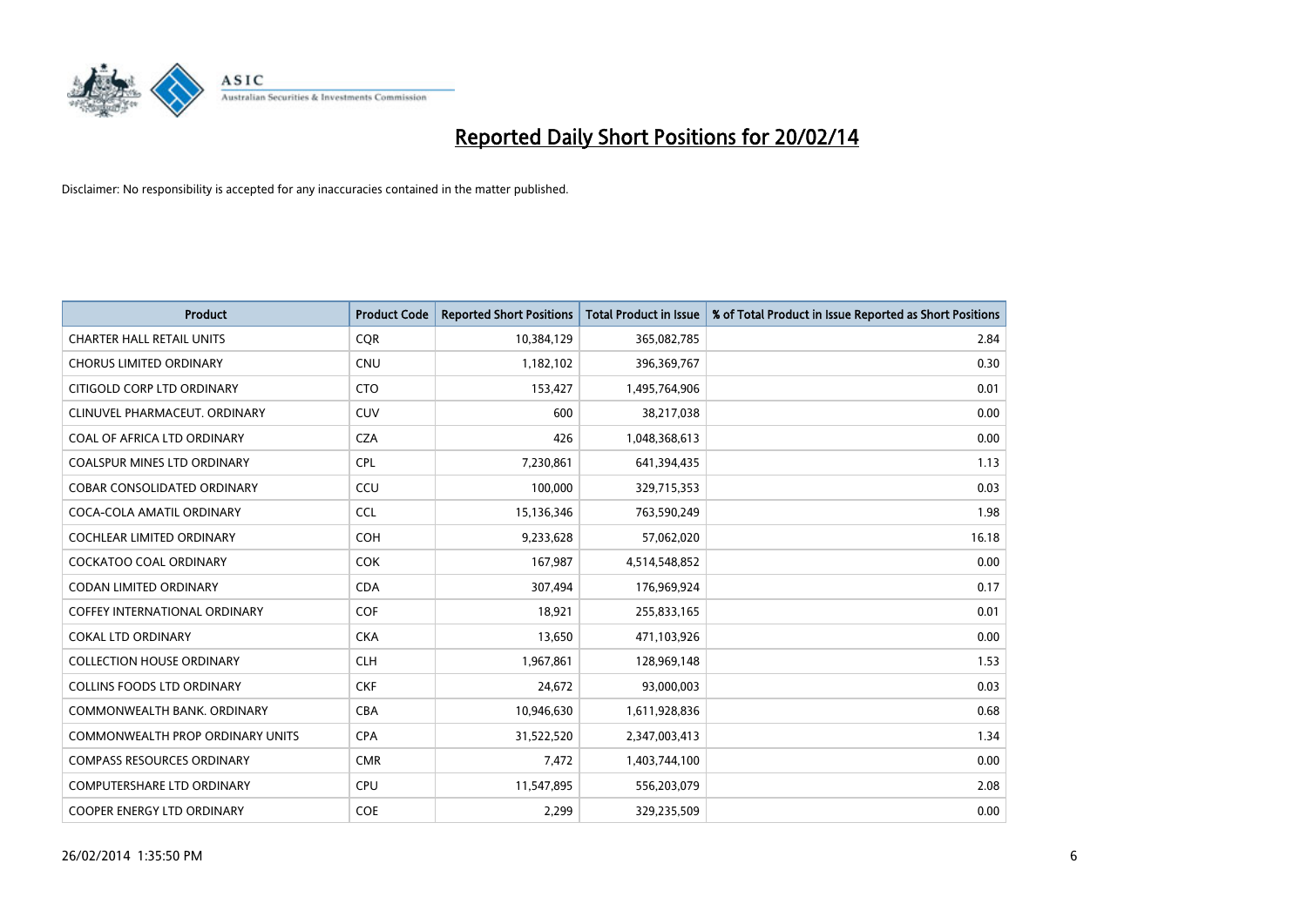

| <b>Product</b>                          | <b>Product Code</b> | <b>Reported Short Positions</b> | <b>Total Product in Issue</b> | % of Total Product in Issue Reported as Short Positions |
|-----------------------------------------|---------------------|---------------------------------|-------------------------------|---------------------------------------------------------|
| <b>CORP TRAVEL LIMITED ORDINARY</b>     | <b>CTD</b>          | 34,557                          | 89,890,762                    | 0.04                                                    |
| COVER-MORE GRP LTD ORDINARY             | <b>CVO</b>          | 1,985,383                       | 317,750,000                   | 0.62                                                    |
| <b>CREDIT CORP GROUP ORDINARY</b>       | <b>CCP</b>          | 140,231                         | 46,131,882                    | 0.30                                                    |
| <b>CROMWELL PROP STAPLED SECURITIES</b> | <b>CMW</b>          | 15,954,840                      | 1,724,697,156                 | 0.93                                                    |
| <b>CROWE HORWATH AUS ORDINARY</b>       | <b>CRH</b>          | 595,755                         | 273,005,429                   | 0.22                                                    |
| <b>CROWN RESORTS LTD ORDINARY</b>       | <b>CWN</b>          | 2,356,127                       | 728,394,185                   | 0.32                                                    |
| <b>CSG LIMITED ORDINARY</b>             | <b>CSV</b>          | 807                             | 278,973,075                   | 0.00                                                    |
| <b>CSL LIMITED ORDINARY</b>             | <b>CSL</b>          | 982,314                         | 484,113,980                   | 0.20                                                    |
| <b>CSR LIMITED ORDINARY</b>             | <b>CSR</b>          | 16,505,480                      | 506,000,315                   | 3.26                                                    |
| <b>CUDECO LIMITED ORDINARY</b>          | CDU                 | 7,955,055                       | 234,033,408                   | 3.40                                                    |
| DART ENERGY LTD ORDINARY                | <b>DTE</b>          | 4,663,217                       | 1,108,752,733                 | 0.42                                                    |
| DATA#3 LIMITED ORDINARY                 | <b>DTL</b>          | 203,546                         | 153,974,950                   | 0.13                                                    |
| DAVID JONES LIMITED ORDINARY            | <b>DIS</b>          | 35,899,355                      | 537,137,845                   | 6.68                                                    |
| <b>DECMIL GROUP LIMITED ORDINARY</b>    | <b>DCG</b>          | 2,670,304                       | 168,657,794                   | 1.58                                                    |
| DEEP YELLOW LIMITED ORDINARY            | <b>DYL</b>          | 10,002                          | 1,614,056,807                 | 0.00                                                    |
| DEVINE LIMITED ORDINARY                 | <b>DVN</b>          | 10,000                          | 158,730,556                   | 0.01                                                    |
| DEXUS PROPERTY GROUP STAPLED UNITS      | <b>DXS</b>          | 16,874,191                      | 4,989,524,506                 | 0.34                                                    |
| DICK SMITH HLDGS ORDINARY               | <b>DSH</b>          | 7,723,171                       | 236,511,364                   | 3.27                                                    |
| DISCOVERY METALS LTD ORDINARY           | <b>DML</b>          | 4,923,956                       | 560,034,418                   | 0.88                                                    |
| DOMINO PIZZA ENTERPR ORDINARY           | <b>DMP</b>          | 1,749,352                       | 85,915,713                    | 2.04                                                    |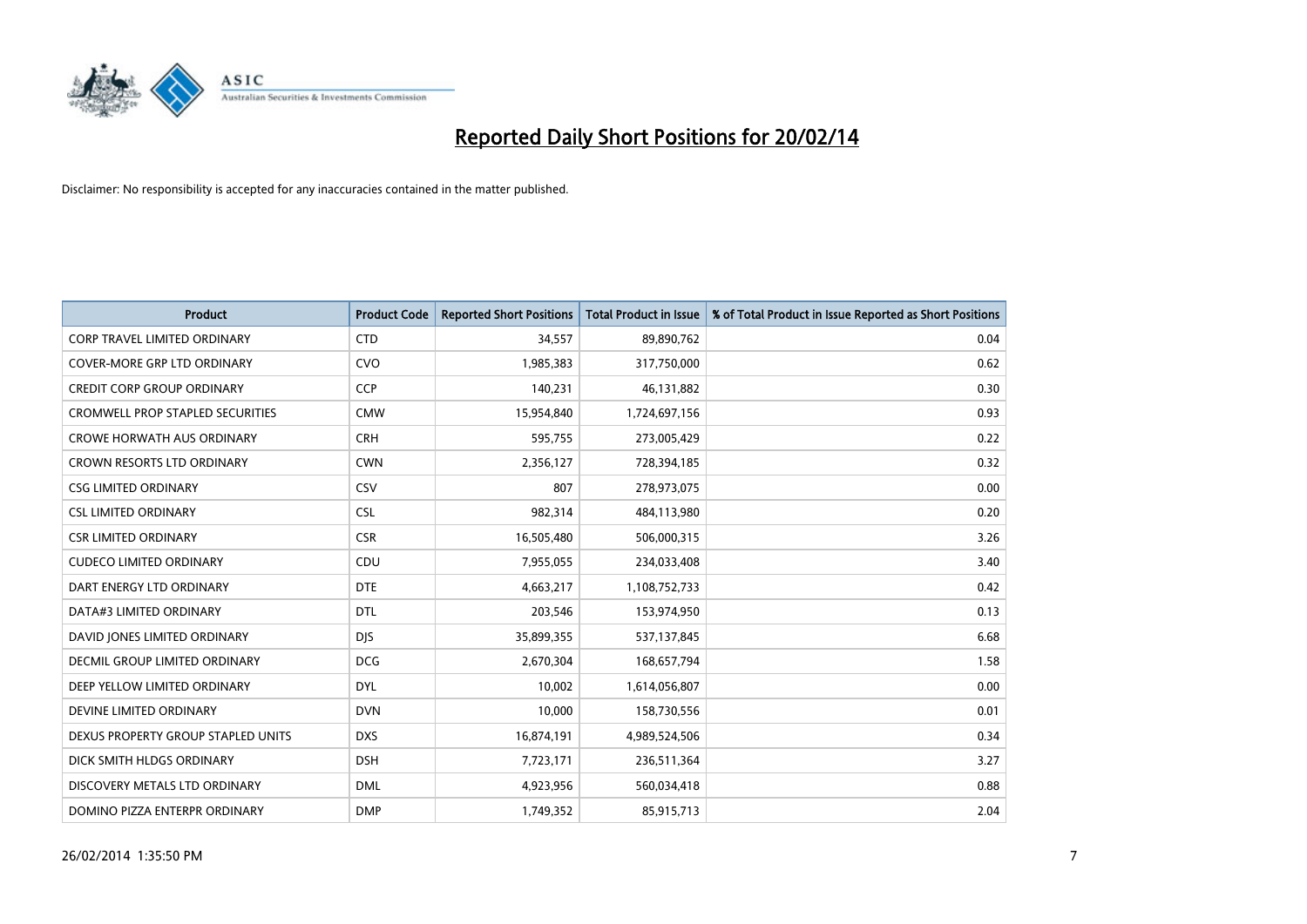

| <b>Product</b>                       | <b>Product Code</b> | <b>Reported Short Positions</b> | <b>Total Product in Issue</b> | % of Total Product in Issue Reported as Short Positions |
|--------------------------------------|---------------------|---------------------------------|-------------------------------|---------------------------------------------------------|
| DONACO INTERNATIONAL ORDINARY        | <b>DNA</b>          | 464,238                         | 401,051,771                   | 0.12                                                    |
| DOWNER EDI LIMITED ORDINARY          | <b>DOW</b>          | 15,408,061                      | 434,734,970                   | 3.54                                                    |
| DRAGON MINING LTD ORDINARY           | <b>DRA</b>          | 50,000                          | 88,840,613                    | 0.06                                                    |
| DRILLSEARCH ENERGY ORDINARY          | <b>DLS</b>          | 15,484,589                      | 432,965,895                   | 3.58                                                    |
| DUET GROUP STAPLED US PROHIBIT.      | <b>DUE</b>          | 11,836,409                      | 1,286,215,139                 | 0.92                                                    |
| DULUXGROUP LIMITED ORDINARY          | <b>DLX</b>          | 352,488                         | 381,093,950                   | 0.09                                                    |
| <b>DWS LTD ORDINARY</b>              | <b>DWS</b>          | 340,830                         | 132,362,763                   | 0.26                                                    |
| ECHO ENTERTAINMENT ORDINARY          | <b>EGP</b>          | 20,341,464                      | 825,672,730                   | 2.46                                                    |
| <b>ELDERS LIMITED ORDINARY</b>       | <b>ELD</b>          | 19,851,232                      | 455,013,329                   | 4.36                                                    |
| ELEMENTAL MINERALS ORDINARY          | <b>ELM</b>          | 387,403                         | 303,263,391                   | 0.13                                                    |
| <b>EMECO HOLDINGS ORDINARY</b>       | <b>EHL</b>          | 10,687,400                      | 599,675,707                   | 1.78                                                    |
| <b>ENDEAVOUR MIN CORP CDI 1:1</b>    | <b>EVR</b>          | 89,296                          | 76,697,439                    | 0.12                                                    |
| ENERGY RESOURCES ORDINARY 'A'        | <b>ERA</b>          | 11,481,759                      | 517,725,062                   | 2.22                                                    |
| <b>ENERGY WORLD CORPOR, ORDINARY</b> | <b>EWC</b>          | 59,845,063                      | 1,734,166,672                 | 3.45                                                    |
| <b>ENVESTRA LIMITED ORDINARY</b>     | <b>ENV</b>          | 2,812,855                       | 1,796,808,474                 | 0.16                                                    |
| EPHRAIM RES LTD ORDINARY             | EPA                 | 6,038                           | 812,500,642                   | 0.00                                                    |
| EQUATORIAL RES LTD ORDINARY          | EQX                 | 2,009                           | 122,185,353                   | 0.00                                                    |
| ERM POWER LIMITED ORDINARY           | <b>EPW</b>          | 506,761                         | 238,714,606                   | 0.21                                                    |
| ESERVGLOBAL LIMITED ORDINARY         | ESV                 | 4,000,000                       | 253,545,997                   | 1.58                                                    |
| ETHANE PIPELINE STAPLED SECURITIES   | <b>EPX</b>          | 20,160                          | 69,302,275                    | 0.03                                                    |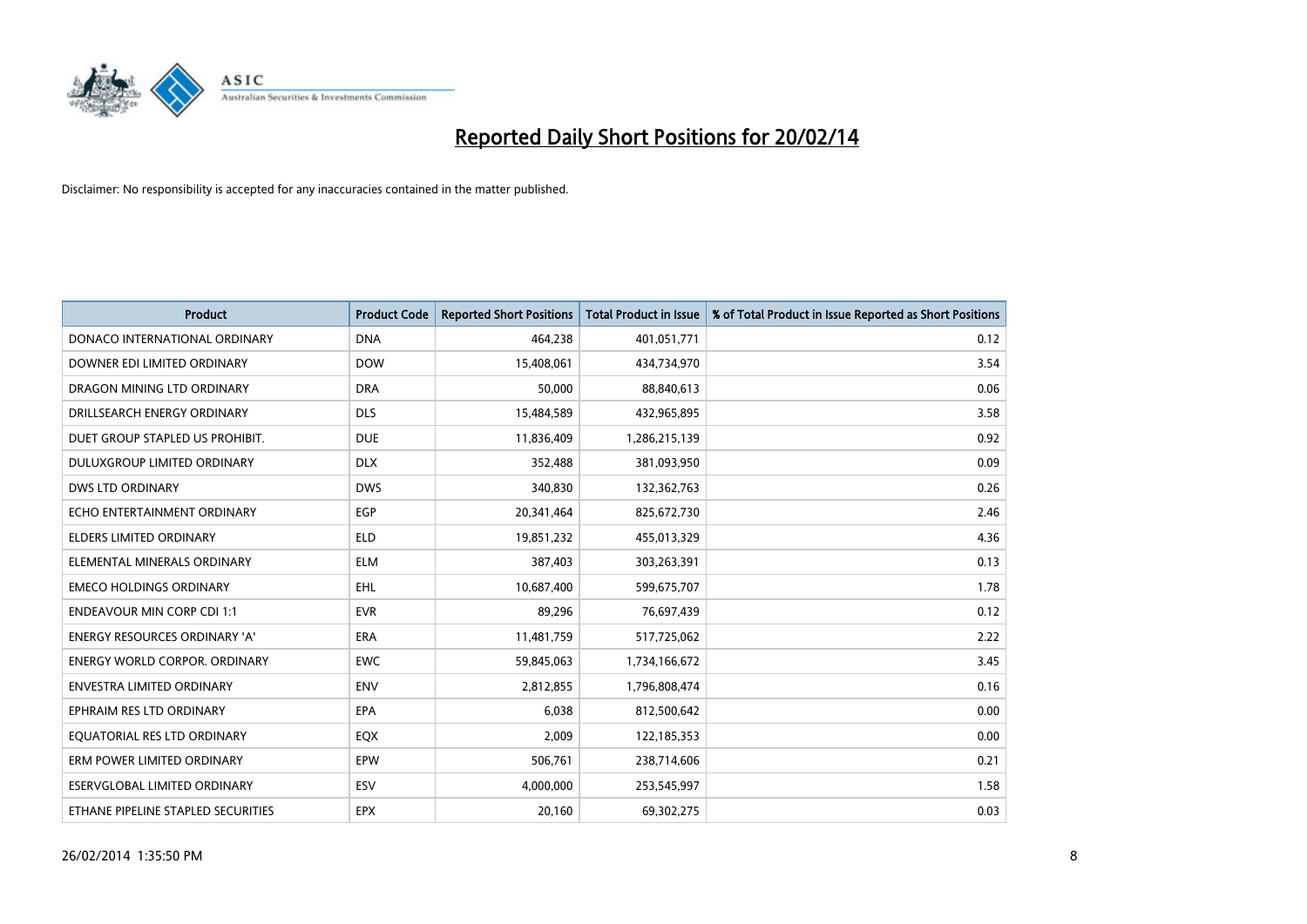

| <b>Product</b>                             | <b>Product Code</b> | <b>Reported Short Positions</b> | <b>Total Product in Issue</b> | % of Total Product in Issue Reported as Short Positions |
|--------------------------------------------|---------------------|---------------------------------|-------------------------------|---------------------------------------------------------|
| EVOLUTION MINING LTD ORDINARY              | <b>EVN</b>          | 26,333,819                      | 708,652,367                   | 3.72                                                    |
| FAIRFAX MEDIA LTD ORDINARY                 | <b>FXI</b>          | 224,952,994                     | 2,351,955,725                 | 9.56                                                    |
| <b>FANTASTIC HOLDINGS ORDINARY</b>         | <b>FAN</b>          | 19,206                          | 103,068,398                   | 0.02                                                    |
| FAR LTD ORDINARY                           | <b>FAR</b>          | 32,716,921                      | 2,499,846,742                 | 1.31                                                    |
| FEDERATION CNTRES ORD/UNIT STAPLED SEC     | <b>FDC</b>          | 5,634,800                       | 1,427,641,565                 | 0.39                                                    |
| FISHER & PAYKEL H. ORDINARY                | <b>FPH</b>          | 1,752,730                       | 550,777,709                   | 0.32                                                    |
| FLEETWOOD CORP ORDINARY                    | <b>FWD</b>          | 2,266,512                       | 60,522,619                    | 3.74                                                    |
| FLETCHER BUILDING ORDINARY                 | <b>FBU</b>          | 1,527,921                       | 687,854,788                   | 0.22                                                    |
| FLEXIGROUP LIMITED ORDINARY                | <b>FXL</b>          | 1,585,281                       | 304,096,060                   | 0.52                                                    |
| FLIGHT CENTRE TRAVEL ORDINARY              | <b>FLT</b>          | 5,792,155                       | 100,543,059                   | 5.76                                                    |
| FLINDERS MINES LTD ORDINARY                | <b>FMS</b>          | 4,254,893                       | 1,826,866,748                 | 0.23                                                    |
| <b>FOCUS MINERALS LTD ORDINARY</b>         | <b>FML</b>          | 9,504,948                       | 9,137,375,877                 | 0.10                                                    |
| FORGE GROUP LIMITED ORDINARY               | FGE                 | 4,264,315                       | 86,169,014                    | 4.95                                                    |
| FORTESCUE METALS GRP ORDINARY              | <b>FMG</b>          | 174,913,925                     | 3,113,798,151                 | 5.62                                                    |
| <b>G.U.D. HOLDINGS ORDINARY</b>            | <b>GUD</b>          | 5,089,012                       | 71,241,319                    | 7.14                                                    |
| <b>G8 EDUCATION LIMITED ORDINARY</b>       | GEM                 | 2,323,490                       | 301,705,105                   | 0.77                                                    |
| <b>GALAXY RESOURCES ORDINARY</b>           | <b>GXY</b>          | 329,458                         | 1,027,073,389                 | 0.03                                                    |
| <b>GBST HOLDINGS ORDINARY</b>              | <b>GBT</b>          | 11,544                          | 66,561,725                    | 0.02                                                    |
| <b>GDI PROPERTY GRP STAPLED SECURITIES</b> | GDI                 | 2,023                           | 567,575,025                   | 0.00                                                    |
| <b>GENETIC TECHNOLOGIES ORDINARY</b>       | <b>GTG</b>          | 3,000,180                       | 631,951,612                   | 0.47                                                    |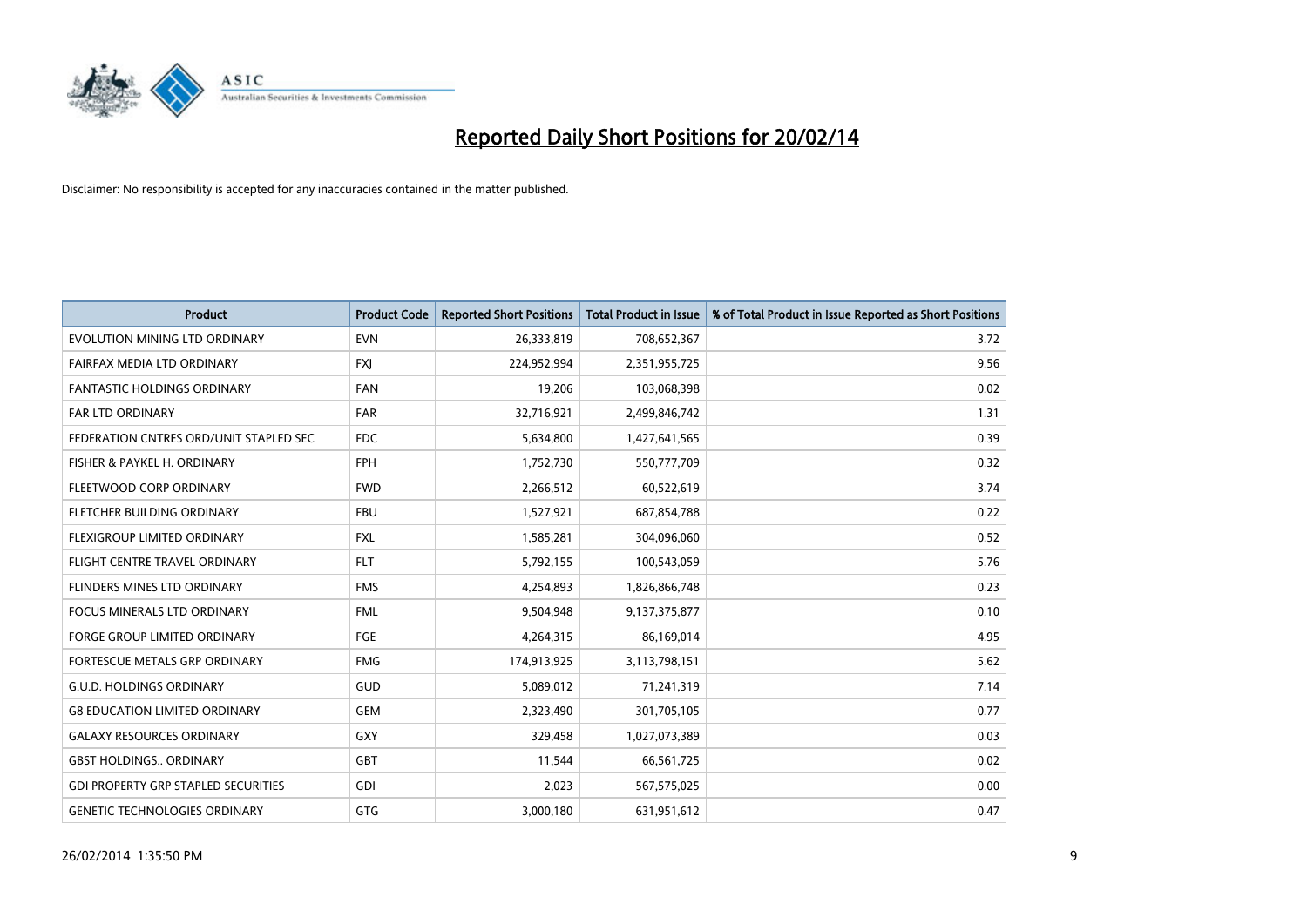

| <b>Product</b>                                   | <b>Product Code</b> | <b>Reported Short Positions</b> | <b>Total Product in Issue</b> | % of Total Product in Issue Reported as Short Positions |
|--------------------------------------------------|---------------------|---------------------------------|-------------------------------|---------------------------------------------------------|
| <b>GEODYNAMICS LIMITED ORDINARY</b>              | GDY                 | 850                             | 406,452,608                   | 0.00                                                    |
| GI DYNAMICS, INC CDI US PROHIBITED               | GID                 | 921,000                         | 395,856,465                   | 0.23                                                    |
| <b>GINDALBIE METALS LTD ORDINARY</b>             | GBG                 | 46,655,295                      | 1,493,660,842                 | 3.12                                                    |
| <b>GOODMAN FIELDER. ORDINARY</b>                 | GFF                 | 48,206,765                      | 1,955,559,207                 | 2.47                                                    |
| <b>GOODMAN GROUP STAPLED</b>                     | <b>GMG</b>          | 4,247,832                       | 1,718,742,809                 | 0.25                                                    |
| <b>GPT GROUP STAPLED SEC.</b>                    | GPT                 | 4,595,695                       | 1,685,779,634                 | 0.27                                                    |
| <b>GRAINCORP LIMITED A CLASS ORDINARY</b>        | <b>GNC</b>          | 505,833                         | 228,855,628                   | 0.22                                                    |
| <b>GRANGE RESOURCES. ORDINARY</b>                | GRR                 | 4,481,925                       | 1,157,097,869                 | 0.39                                                    |
| <b>GREENCROSS LIMITED ORDINARY</b>               | <b>GXL</b>          | 42,850                          | 90,257,087                    | 0.05                                                    |
| <b>GREENLAND MIN EN LTD ORDINARY</b>             | GGG                 | 2,548,026                       | 574,572,911                   | 0.44                                                    |
| <b>GROWTHPOINT PROPERTY ORD/UNIT STAPLED SEC</b> | GOZ                 | 6,809                           | 475,705,269                   | 0.00                                                    |
| <b>GRYPHON MINERALS LTD ORDINARY</b>             | GRY                 | 3,711,985                       | 400,889,282                   | 0.93                                                    |
| <b>GUILDFORD COAL LTD ORDINARY</b>               | <b>GUF</b>          | 230,759                         | 655,046,899                   | 0.04                                                    |
| <b>GUINNESS PEAT GROUP. CDI 1:1</b>              | <b>GPG</b>          | 81,925                          | 185,725,775                   | 0.04                                                    |
| <b>GWA GROUP LTD ORDINARY</b>                    | <b>GWA</b>          | 9,054,694                       | 306,533,770                   | 2.95                                                    |
| <b>HARVEY NORMAN ORDINARY</b>                    | <b>HVN</b>          | 64,211,605                      | 1,062,316,784                 | 6.04                                                    |
| <b>HENDERSON GROUP CDI 1:1</b>                   | <b>HGG</b>          | 589,023                         | 664,031,107                   | 0.09                                                    |
| HFA HOLDINGS LIMITED ORDINARY                    | <b>HFA</b>          | 3,809                           | 118,738,157                   | 0.00                                                    |
| <b>HIGHLANDS PACIFIC ORDINARY</b>                | <b>HIG</b>          | 10,001                          | 854,261,346                   | 0.00                                                    |
| HILLGROVE RES LTD ORDINARY                       | <b>HGO</b>          | 525,345                         | 1,179,889,221                 | 0.04                                                    |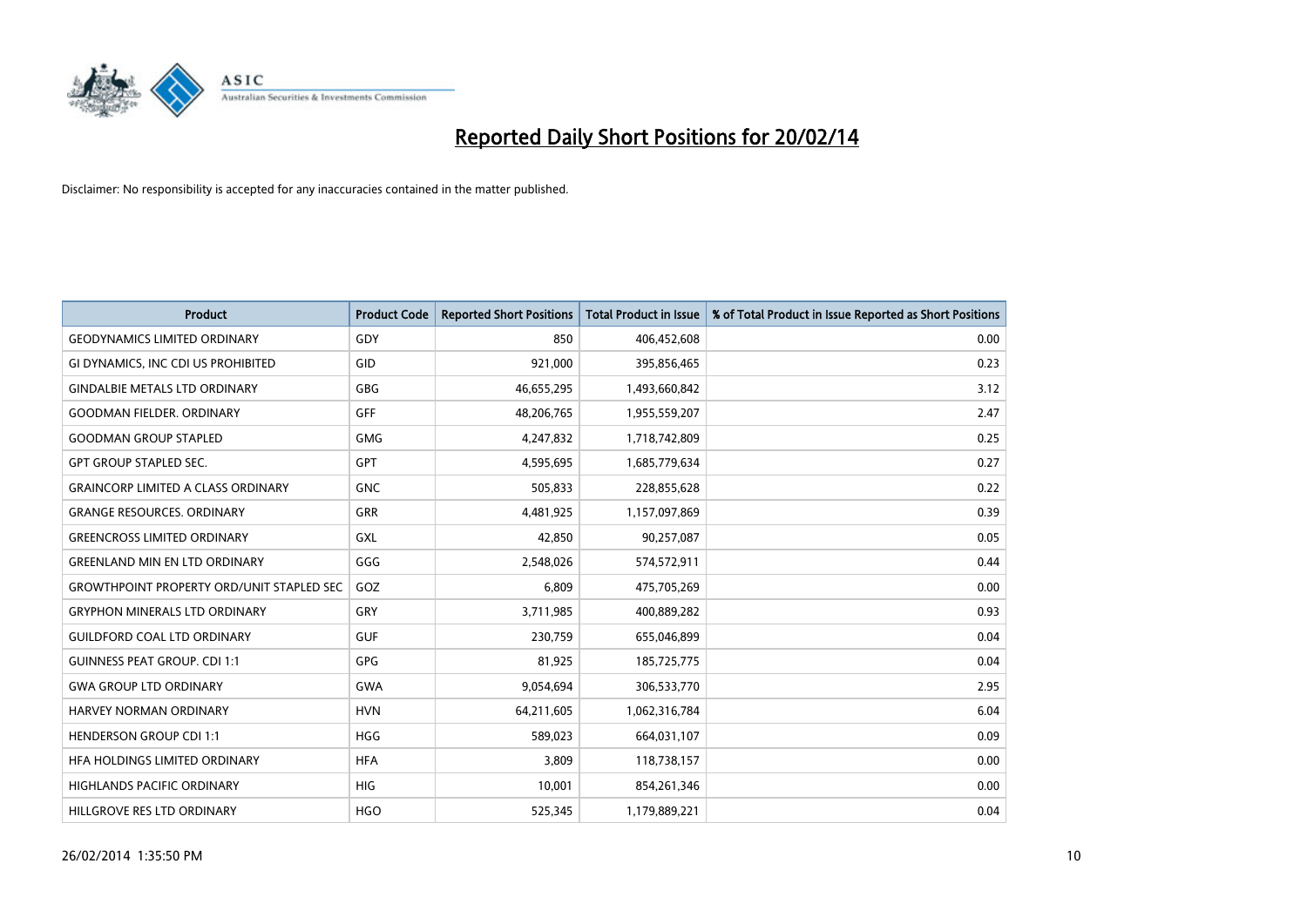

| <b>Product</b>                                | <b>Product Code</b> | <b>Reported Short Positions</b> | <b>Total Product in Issue</b> | % of Total Product in Issue Reported as Short Positions |
|-----------------------------------------------|---------------------|---------------------------------|-------------------------------|---------------------------------------------------------|
| <b>HILLS LTD ORDINARY</b>                     | HIL                 | 506,043                         | 236,619,450                   | 0.21                                                    |
| HORIZON OIL LIMITED ORDINARY                  | <b>HZN</b>          | 86,873,801                      | 1,301,147,932                 | 6.68                                                    |
| HOT CHILI LTD ORDINARY                        | <b>HCH</b>          | 10,000                          | 347,732,196                   | 0.00                                                    |
| <b>HOTEL PROPERTY STAPLED</b>                 | <b>HPI</b>          | 630,000                         | 132,870,000                   | 0.47                                                    |
| <b>IBUY GROUP LTD ORDINARY</b>                | <b>IBY</b>          | 490                             | 359,305,037                   | 0.00                                                    |
| <b>ICON ENERGY LIMITED ORDINARY</b>           | <b>ICN</b>          | 2,926                           | 615,774,351                   | 0.00                                                    |
| <b>IINET LIMITED ORDINARY</b>                 | <b>IIN</b>          | 577,565                         | 161,238,847                   | 0.36                                                    |
| ILUKA RESOURCES ORDINARY                      | ILU                 | 36,952,650                      | 418,700,517                   | 8.83                                                    |
| <b>IMDEX LIMITED ORDINARY</b>                 | <b>IMD</b>          | 4,099,717                       | 210,473,188                   | 1.95                                                    |
| <b>INCITEC PIVOT ORDINARY</b>                 | IPL                 | 25,275,403                      | 1,644,919,097                 | 1.54                                                    |
| INDEPENDENCE GROUP ORDINARY                   | <b>IGO</b>          | 5,199,801                       | 233,323,905                   | 2.23                                                    |
| <b>INDOCHINE MINING LTD ORDINARY</b>          | <b>IDC</b>          | 20,000                          | 965,200,471                   | 0.00                                                    |
| <b>INDOPHIL RESOURCES ORDINARY</b>            | <b>IRN</b>          | 413,141                         | 1,203,146,194                 | 0.03                                                    |
| <b>INFIGEN ENERGY STAPLED SECURITIES</b>      | <b>IFN</b>          | 3,141,559                       | 764,993,434                   | 0.41                                                    |
| <b>INSURANCE AUSTRALIA ORDINARY</b>           | IAG                 | 2,382,998                       | 2,341,618,048                 | 0.10                                                    |
| <b>INTREPID MINES ORDINARY</b>                | <b>IAU</b>          | 16,783,679                      | 556,612,782                   | 3.02                                                    |
| <b>INVESTA OFFICE FUND STAPLED SECURITIES</b> | <b>IOF</b>          | 569,146                         | 614,047,458                   | 0.09                                                    |
| <b>INVOCARE LIMITED ORDINARY</b>              | <b>IVC</b>          | 5,130,507                       | 110,030,298                   | 4.66                                                    |
| <b>IOOF HOLDINGS LTD ORDINARY</b>             | IFL                 | 1,994,414                       | 232,118,034                   | 0.86                                                    |
| <b>IPROPERTY GROUP LTD ORDINARY</b>           | <b>IPP</b>          | 959                             | 181,398,426                   | 0.00                                                    |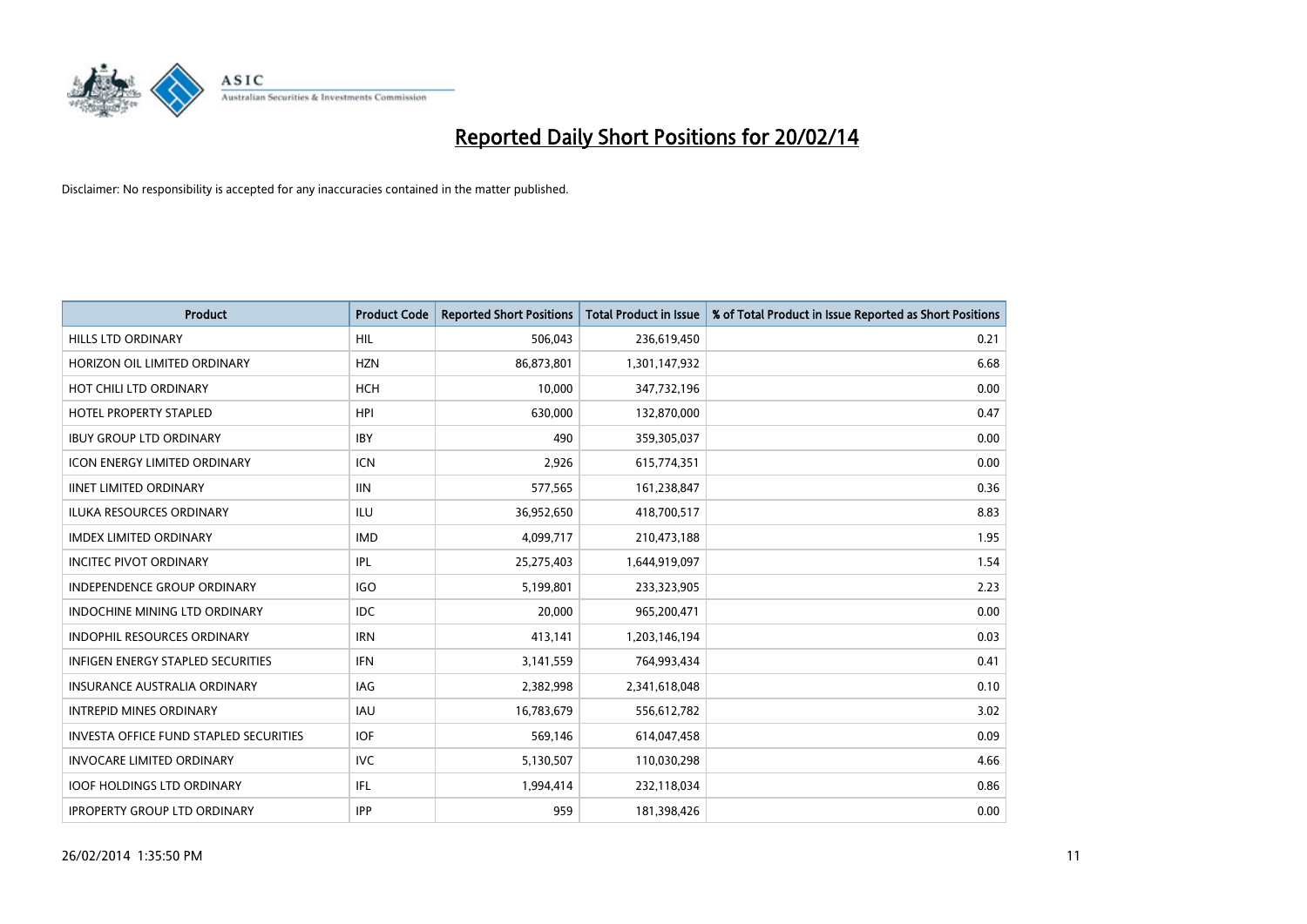

| <b>Product</b>                                  | <b>Product Code</b> | <b>Reported Short Positions</b> | <b>Total Product in Issue</b> | % of Total Product in Issue Reported as Short Positions |
|-------------------------------------------------|---------------------|---------------------------------|-------------------------------|---------------------------------------------------------|
| <b>IRESS LIMITED ORDINARY</b>                   | <b>IRE</b>          | 729,940                         | 158,585,126                   | 0.46                                                    |
| <b>IRON ORE HOLDINGS ORDINARY</b>               | <b>IOH</b>          | 26,197                          | 161,174,005                   | 0.02                                                    |
| <b>ISELECT LTD ORDINARY</b>                     | <b>ISU</b>          | 230,960                         | 260,889,894                   | 0.09                                                    |
| ISHS ASIA 50 ETF CDI 1:1                        | <b>IAA</b>          | 1,922                           | 1,700,000                     | 0.11                                                    |
| <b>JAMES HARDIE INDUST CHESS DEPOSITARY INT</b> | <b>IHX</b>          | 4,467,256                       | 443,540,832                   | 1.01                                                    |
| <b>JB HI-FI LIMITED ORDINARY</b>                | <b>IBH</b>          | 11,377,209                      | 100,381,900                   | 11.33                                                   |
| KAGARA LTD ORDINARY                             | KZL                 | 3,350,441                       | 798,953,117                   | 0.42                                                    |
| KAROON GAS AUSTRALIA ORDINARY                   | <b>KAR</b>          | 7,059,866                       | 255,841,581                   | 2.76                                                    |
| KATHMANDU HOLD LTD ORDINARY                     | <b>KMD</b>          | 350,609                         | 200,473,338                   | 0.17                                                    |
| <b>KBL MINING LIMITED ORDINARY</b>              | <b>KBL</b>          | 1,820                           | 393,535,629                   | 0.00                                                    |
| KINGSGATE CONSOLID, ORDINARY                    | <b>KCN</b>          | 9,606,381                       | 164,154,349                   | 5.85                                                    |
| KINGSROSE MINING LTD ORDINARY                   | <b>KRM</b>          | 1,224,001                       | 335,753,851                   | 0.36                                                    |
| LEIGHTON HOLDINGS ORDINARY                      | LEI                 | 24,013,031                      | 337,235,188                   | 7.12                                                    |
| LEND LEASE GROUP UNIT/ORD STAPLED               | LLC                 | 7,178,576                       | 576,712,337                   | 1.24                                                    |
| LYCOPODIUM LIMITED ORDINARY                     | <b>LYL</b>          | $\mathbf{1}$                    | 38,955,103                    | 0.00                                                    |
| LYNAS CORPORATION ORDINARY                      | <b>LYC</b>          | 165,393,925                     | 1,961,160,594                 | 8.43                                                    |
| <b>M2 GRP LTD ORDINARY</b>                      | <b>MTU</b>          | 10,145,584                      | 179,384,685                   | 5.66                                                    |
| <b>MACA LIMITED ORDINARY</b>                    | <b>MLD</b>          | 81,233                          | 176,476,373                   | 0.05                                                    |
| <b>MACMAHON HOLDINGS ORDINARY</b>               | <b>MAH</b>          | 46,107                          | 1,261,699,966                 | 0.00                                                    |
| MACO ATLAS ROADS GRP ORDINARY STAPLED           | <b>MOA</b>          | 11,068,508                      | 487,230,540                   | 2.27                                                    |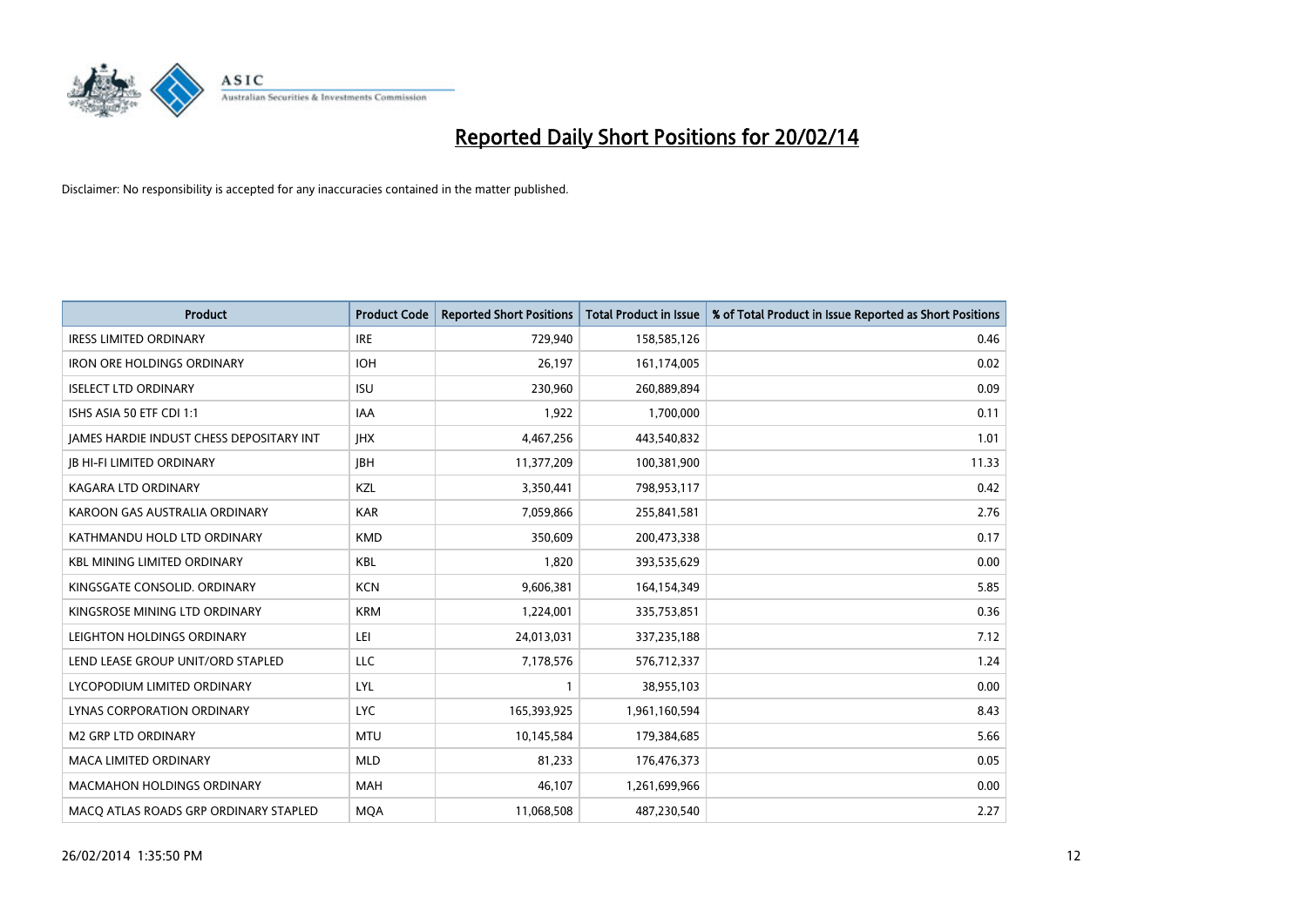

| <b>Product</b>                       | <b>Product Code</b> | <b>Reported Short Positions</b> | <b>Total Product in Issue</b> | % of Total Product in Issue Reported as Short Positions |
|--------------------------------------|---------------------|---------------------------------|-------------------------------|---------------------------------------------------------|
| MACQUARIE GROUP LTD ORDINARY         | MQG                 | 1,670,608                       | 321,070,343                   | 0.52                                                    |
| MAGELLAN FIN GRP LTD ORDINARY        | MFG                 | 1,629,949                       | 155,830,849                   | 1.05                                                    |
| <b>MATRIX C &amp; E LTD ORDINARY</b> | <b>MCE</b>          | 2,900,206                       | 94,555,428                    | 3.07                                                    |
| MAVERICK DRILLING ORDINARY           | <b>MAD</b>          | 7,576,863                       | 468,004,529                   | 1.62                                                    |
| <b>MAXITRANS INDUSTRIES ORDINARY</b> | <b>MXI</b>          | 355,193                         | 183,993,392                   | 0.19                                                    |
| MAYNE PHARMA LTD ORDINARY            | <b>MYX</b>          | 23,981                          | 586,101,477                   | 0.00                                                    |
| MCMILLAN SHAKESPEARE ORDINARY        | <b>MMS</b>          | 703,865                         | 74,523,965                    | 0.94                                                    |
| MCPHERSON'S LTD ORDINARY             | <b>MCP</b>          | 53,072                          | 93,994,381                    | 0.06                                                    |
| MEDUSA MINING LTD ORDINARY           | <b>MML</b>          | 5,457,997                       | 207,794,301                   | 2.63                                                    |
| MELBOURNE IT LIMITED ORDINARY        | <b>MLB</b>          | 27,121                          | 83,659,248                    | 0.03                                                    |
| MERIDIAN ENERGY INSTALMENT RECEIPTS  | <b>MEZCA</b>        | 32,097                          | 1,255,413,626                 | 0.00                                                    |
| <b>MERMAID MARINE ORDINARY</b>       | <b>MRM</b>          | 1,883,265                       | 232,652,241                   | 0.81                                                    |
| MESOBLAST LIMITED ORDINARY           | <b>MSB</b>          | 21,069,219                      | 321,210,394                   | 6.56                                                    |
| METALS X LIMITED ORDINARY            | <b>MLX</b>          | 336,028                         | 1,655,386,110                 | 0.02                                                    |
| METCASH LIMITED ORDINARY             | <b>MTS</b>          | 107,019,155                     | 888,338,048                   | 12.05                                                   |
| METMINCO LIMITED ORDINARY            | <b>MNC</b>          | 8,215                           | 1,749,543,023                 | 0.00                                                    |
| MIGHTY RIVER POWER ORDINARY          | <b>MYT</b>          | 1,950,122                       | 1,400,012,517                 | 0.14                                                    |
| MINCOR RESOURCES NL ORDINARY         | <b>MCR</b>          | 2,422,491                       | 188,208,274                   | 1.29                                                    |
| MINERAL DEPOSITS ORDINARY            | <b>MDL</b>          | 597,156                         | 103,538,786                   | 0.58                                                    |
| MINERAL RESOURCES. ORDINARY          | <b>MIN</b>          | 4,053,399                       | 186,112,198                   | 2.18                                                    |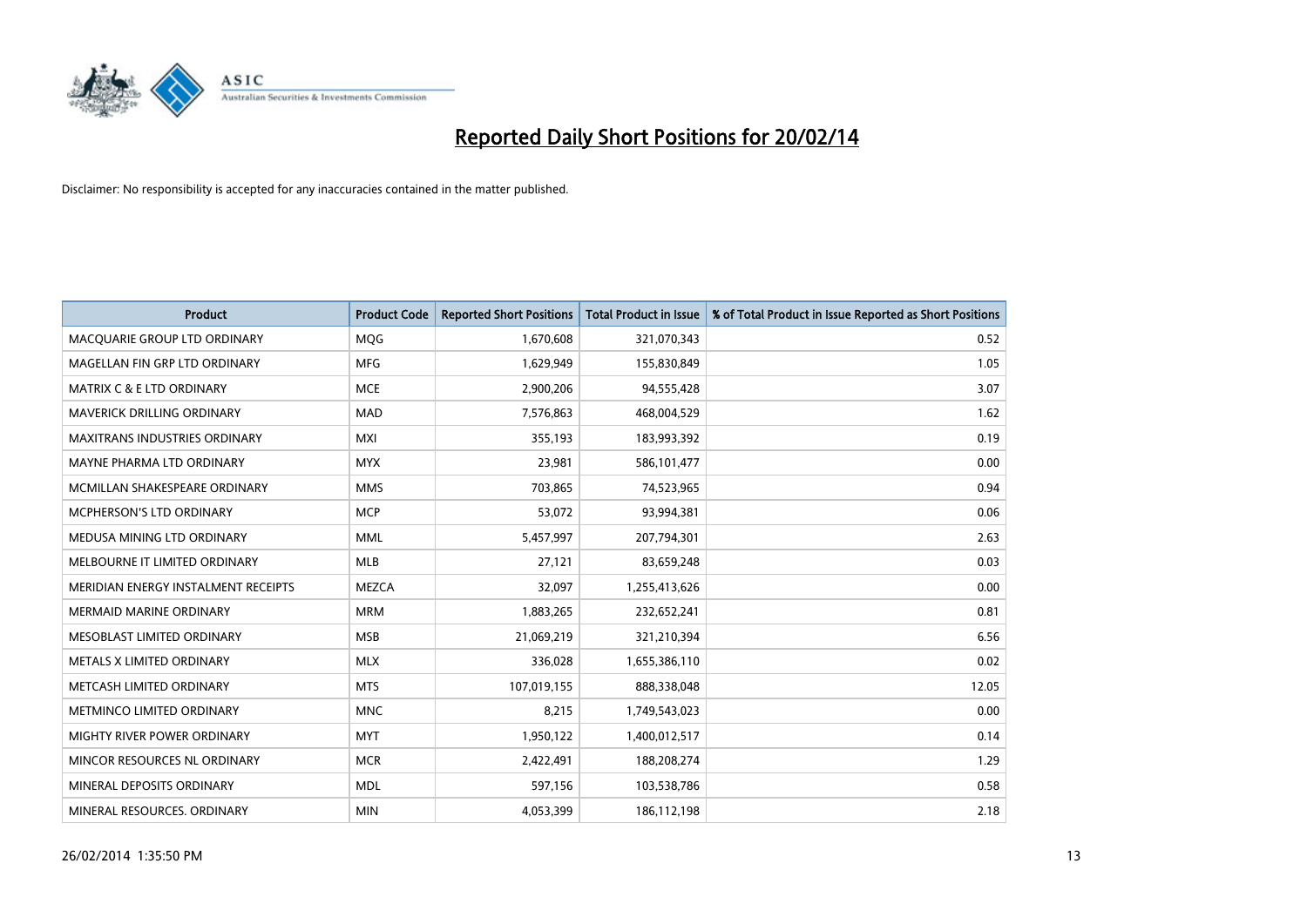

| <b>Product</b>                    | <b>Product Code</b> | <b>Reported Short Positions</b> | <b>Total Product in Issue</b> | % of Total Product in Issue Reported as Short Positions |
|-----------------------------------|---------------------|---------------------------------|-------------------------------|---------------------------------------------------------|
| MINT WIRELESS ORDINARY            | <b>MNW</b>          | 1,002,223                       | 403,872,395                   | 0.25                                                    |
| MIRABELA NICKEL LTD ORDINARY      | <b>MBN</b>          | 18,855,648                      | 876,801,147                   | 2.15                                                    |
| MIRVAC GROUP STAPLED SECURITIES   | <b>MGR</b>          | 3,791,923                       | 3,664,938,678                 | 0.10                                                    |
| MOLOPO ENERGY LTD ORDINARY        | <b>MPO</b>          | 324,476                         | 247,133,976                   | 0.13                                                    |
| MONADELPHOUS GROUP ORDINARY       | <b>MND</b>          | 13,315,433                      | 92,308,047                    | 14.42                                                   |
| MORTGAGE CHOICE LTD ORDINARY      | <b>MOC</b>          | 56,232                          | 123,780,387                   | 0.05                                                    |
| <b>MOUNT GIBSON IRON ORDINARY</b> | <b>MGX</b>          | 6,679,473                       | 1,090,584,232                 | 0.61                                                    |
| MULTIPLEX SITES SITES             | <b>MXUPA</b>        | 1,638                           | 4,500,000                     | 0.04                                                    |
| MURCHISON METALS LTD ORDINARY     | <b>MMX</b>          | 216,291                         | 450,497,346                   | 0.05                                                    |
| MYER HOLDINGS LTD ORDINARY        | <b>MYR</b>          | 81,557,196                      | 585,684,551                   | 13.93                                                   |
| NANOSONICS LIMITED ORDINARY       | <b>NAN</b>          | 232,374                         | 263,125,129                   | 0.09                                                    |
| NATIONAL AUST. BANK ORDINARY      | <b>NAB</b>          | 8,604,390                       | 2,351,444,811                 | 0.37                                                    |
| NATIONAL STORAGE STAPLED          | <b>NSR</b>          | 108,401                         | 244,897,097                   | 0.04                                                    |
| NAVITAS LIMITED ORDINARY          | <b>NVT</b>          | 3,871,108                       | 375,416,910                   | 1.03                                                    |
| NEON ENERGY LIMITED ORDINARY      | <b>NEN</b>          | 834,484                         | 553,037,848                   | 0.15                                                    |
| NEUREN PHARMACEUT, ORDINARY       | <b>NEU</b>          | 304,766                         | 1,527,679,094                 | 0.02                                                    |
| NEW HOPE CORPORATION ORDINARY     | <b>NHC</b>          | 291,857                         | 830,933,112                   | 0.04                                                    |
| NEWCREST MINING ORDINARY          | <b>NCM</b>          | 10,458,423                      | 766,510,971                   | 1.36                                                    |
| NEWS CORP A NON-VOTING CDI        | <b>NWSLV</b>        | 565,998                         | 3,888,141                     | 14.56                                                   |
| NEWS CORP B VOTING CDI            | <b>NWS</b>          | 2,994,379                       | 18,687,860                    | 16.02                                                   |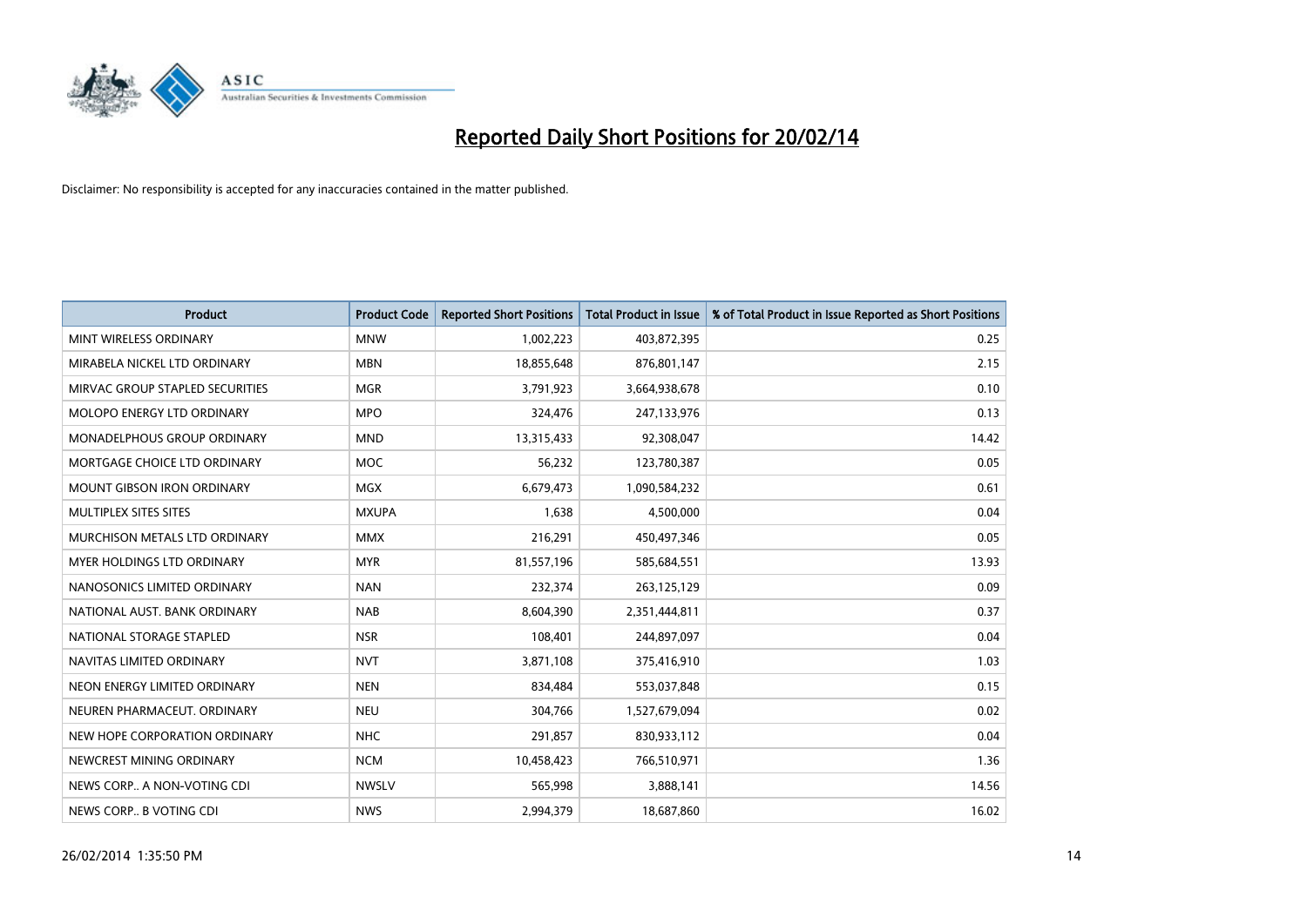

| <b>Product</b>                        | <b>Product Code</b> | <b>Reported Short Positions</b> | <b>Total Product in Issue</b> | % of Total Product in Issue Reported as Short Positions |
|---------------------------------------|---------------------|---------------------------------|-------------------------------|---------------------------------------------------------|
| NEWSAT LIMITED ORDINARY               | <b>NWT</b>          | 3,332,028                       | 596,460,931                   | 0.56                                                    |
| NEXTDC LIMITED ORDINARY               | <b>NXT</b>          | 9,015,496                       | 192,904,486                   | 4.67                                                    |
| NEXUS ENERGY LIMITED ORDINARY         | <b>NXS</b>          | 1,462,101                       | 1,330,219,459                 | 0.11                                                    |
| NIB HOLDINGS LIMITED ORDINARY         | <b>NHF</b>          | 3,782,478                       | 439,004,182                   | 0.86                                                    |
| NICK SCALI LIMITED ORDINARY           | <b>NCK</b>          | 2,001                           | 81,000,000                    | 0.00                                                    |
| NIDO PETROLEUM ORDINARY               | <b>NDO</b>          | 47,402                          | 2,048,317,635                 | 0.00                                                    |
| NINE ENTERTAINMENT ORDINARY           | <b>NEC</b>          | 10,619,815                      | 940,295,023                   | 1.13                                                    |
| NOBLE MINERAL RES ORDINARY            | <b>NMG</b>          | 2,365,726                       | 666,397,952                   | 0.36                                                    |
| NORTHERN IRON LTD ORDINARY            | <b>NFE</b>          | 113,495                         | 484,405,314                   | 0.02                                                    |
| NORTHERN STAR ORDINARY                | <b>NST</b>          | 392,133                         | 492,732,158                   | 0.08                                                    |
| NOVOGEN LIMITED ORDINARY              | <b>NRT</b>          | 129,193                         | 163,810,997                   | 0.08                                                    |
| NRW HOLDINGS LIMITED ORDINARY         | <b>NWH</b>          | 16,084,273                      | 278,888,011                   | 5.77                                                    |
| NUCOAL RESOURCES LTD ORDINARY         | <b>NCR</b>          | $\mathbf{1}$                    | 768,612,354                   | 0.00                                                    |
| NUFARM LIMITED ORDINARY               | <b>NUF</b>          | 16,102,521                      | 263,725,895                   | 6.11                                                    |
| <b>OAKTON LIMITED ORDINARY</b>        | <b>OKN</b>          | 794,068                         | 89,975,235                    | 0.88                                                    |
| OCEANAGOLD CORP. CHESS DEPOSITARY INT | <b>OGC</b>          | 377,270                         | 300,350,129                   | 0.13                                                    |
| OIL SEARCH LTD ORDINARY               | OSH                 | 13,264,316                      | 1,343,361,150                 | 0.99                                                    |
| OM HOLDINGS LIMITED ORDINARY          | OMH                 | 2,508,907                       | 733,423,337                   | 0.34                                                    |
| ORICA LIMITED ORDINARY                | ORI                 | 9,760,037                       | 370,255,009                   | 2.64                                                    |
| ORIGIN ENERGY ORDINARY                | <b>ORG</b>          | 8,552,480                       | 1,101,228,973                 | 0.78                                                    |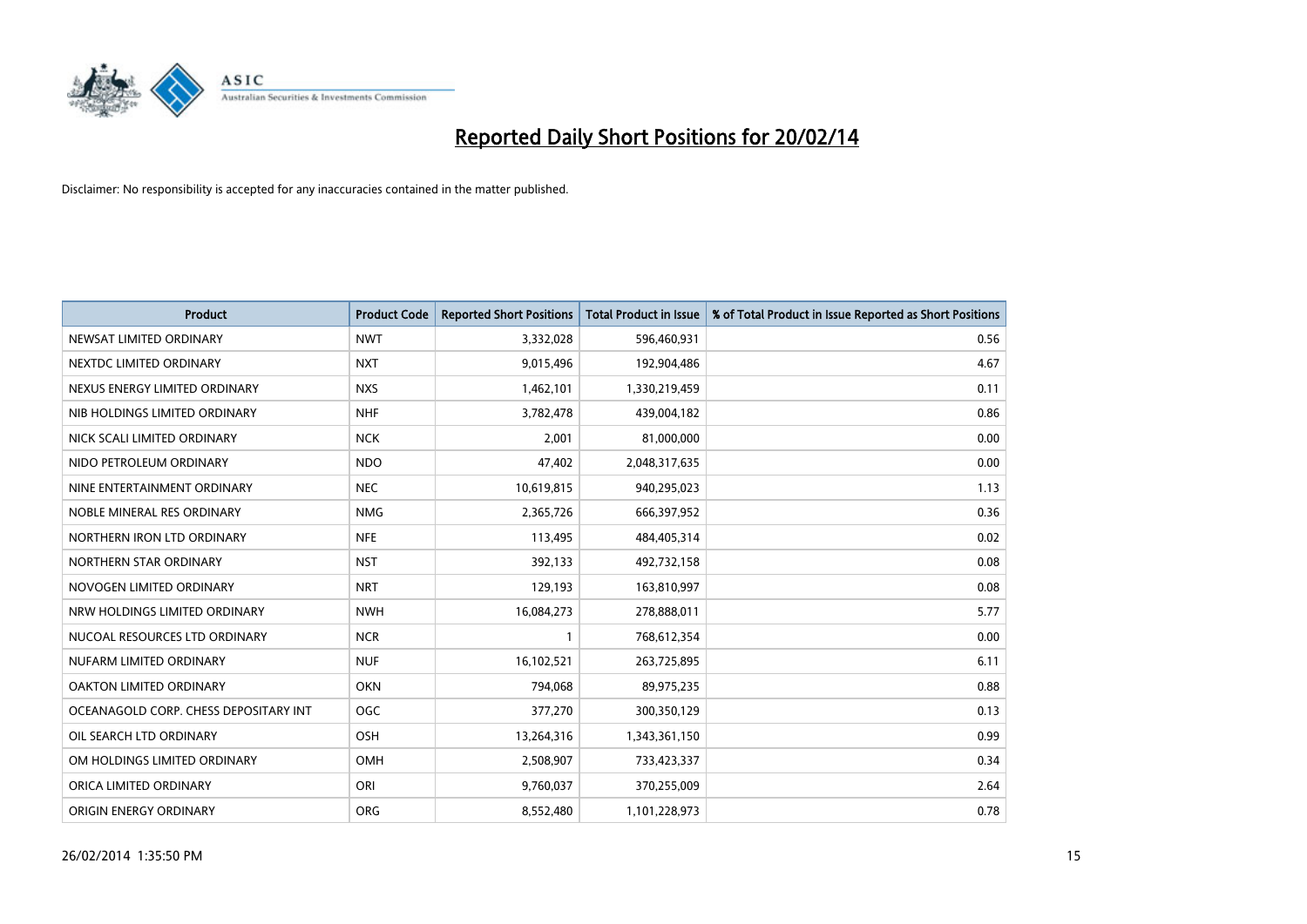

| <b>Product</b>                    | <b>Product Code</b> | <b>Reported Short Positions</b> | <b>Total Product in Issue</b> | % of Total Product in Issue Reported as Short Positions |
|-----------------------------------|---------------------|---------------------------------|-------------------------------|---------------------------------------------------------|
| OROCOBRE LIMITED ORDINARY         | <b>ORE</b>          | 1,217,822                       | 132,041,911                   | 0.92                                                    |
| ORORA LIMITED ORDINARY            | <b>ORA</b>          | 358,613                         | 1,206,684,923                 | 0.03                                                    |
| OROTONGROUP LIMITED ORDINARY      | <b>ORL</b>          | 213,097                         | 40,880,902                    | 0.52                                                    |
| OZ MINERALS ORDINARY              | <b>OZL</b>          | 10,413,391                      | 303,470,022                   | 3.43                                                    |
| <b>OZFOREX GROUP LTD ORDINARY</b> | <b>OFX</b>          | 2,155,442                       | 240,000,000                   | 0.90                                                    |
| <b>PACIFIC BRANDS ORDINARY</b>    | <b>PBG</b>          | 15,308,781                      | 912,915,695                   | 1.68                                                    |
| PACT GROUP HLDGS LTD ORDINARY     | <b>PGH</b>          | 1,481,041                       | 294,097,961                   | 0.50                                                    |
| PALADIN ENERGY LTD ORDINARY       | <b>PDN</b>          | 105,015,367                     | 964, 367, 284                 | 10.89                                                   |
| PANAUST LIMITED ORDINARY          | <b>PNA</b>          | 13,100,408                      | 620,724,651                   | 2.11                                                    |
| PANORAMIC RESOURCES ORDINARY      | PAN                 | 177,394                         | 322,275,824                   | 0.06                                                    |
| PANTERRA GOLD LTD ORDINARY        | PGI                 |                                 | 772,781,012                   | 0.00                                                    |
| PAPERLINX LIMITED ORDINARY        | <b>PPX</b>          | 45,095                          | 637,237,511                   | 0.01                                                    |
| PAPILLON RES LTD ORDINARY         | PIR                 | 9,494,834                       | 340,244,210                   | 2.79                                                    |
| PATTIES FOODS LTD ORDINARY        | PFL                 | 10,000                          | 139,144,338                   | 0.01                                                    |
| PEET LIMITED ORDINARY             | <b>PPC</b>          | 408,951                         | 433,389,348                   | 0.09                                                    |
| PENINSULA ENERGY LTD ORDINARY     | <b>PEN</b>          |                                 | 3,252,530,235                 | 0.00                                                    |
| PERPETUAL LIMITED ORDINARY        | <b>PPT</b>          | 2,241,380                       | 46,529,270                    | 4.82                                                    |
| PERSEUS MINING LTD ORDINARY       | <b>PRU</b>          | 13,182,403                      | 457,962,088                   | 2.88                                                    |
| PHARMAXIS LTD ORDINARY            | <b>PXS</b>          | 904,504                         | 309,052,349                   | 0.29                                                    |
| PHOSPHAGENICS LTD. ORDINARY       | POH                 | 50,000                          | 1,020,465,957                 | 0.00                                                    |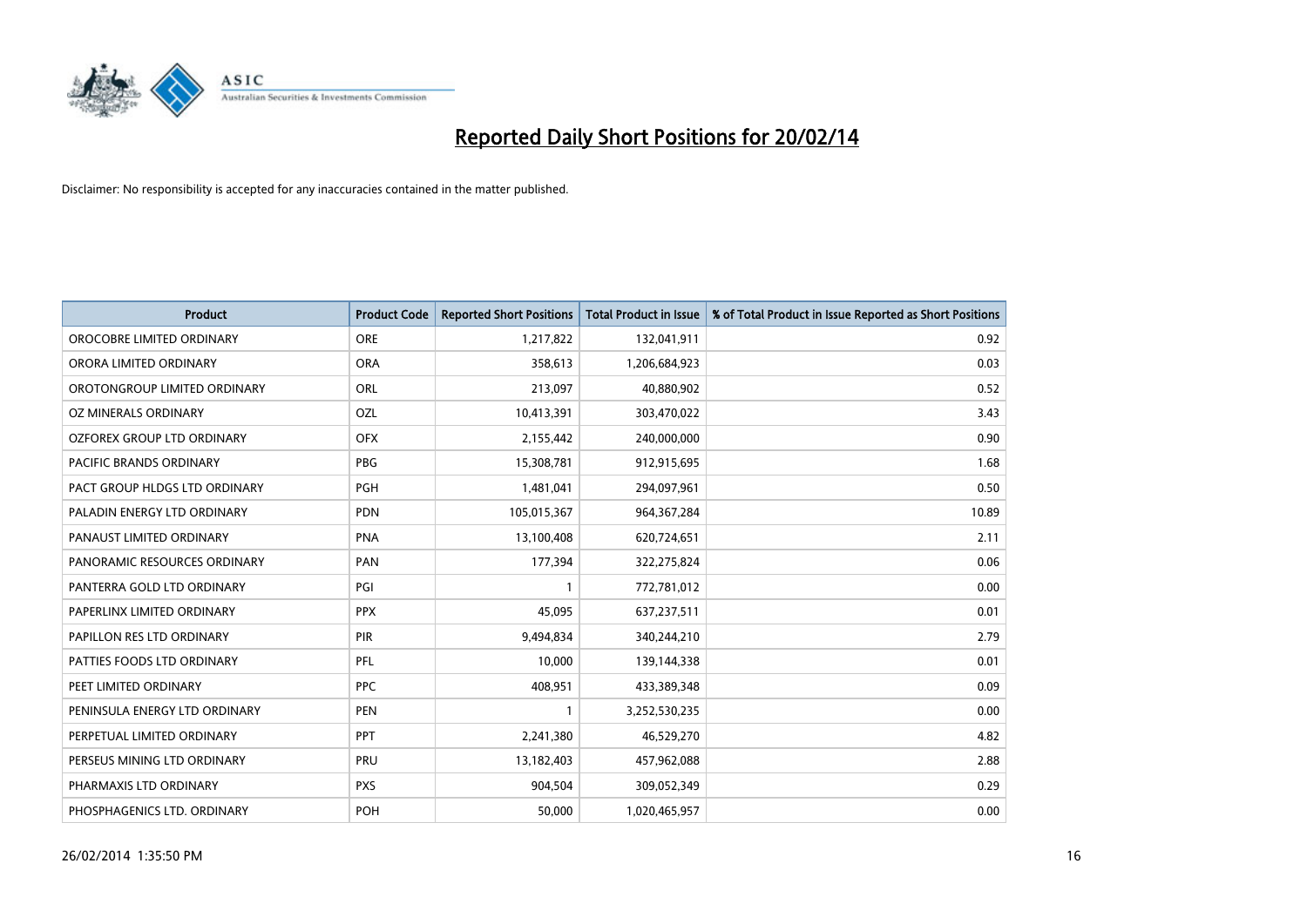

| <b>Product</b>                    | <b>Product Code</b> | <b>Reported Short Positions</b> | <b>Total Product in Issue</b> | % of Total Product in Issue Reported as Short Positions |
|-----------------------------------|---------------------|---------------------------------|-------------------------------|---------------------------------------------------------|
| PLATINUM ASSET ORDINARY           | <b>PTM</b>          | 520,939                         | 578,685,695                   | 0.09                                                    |
| PLATINUM AUSTRALIA ORDINARY       | <b>PLA</b>          | 836,127                         | 504,968,043                   | 0.17                                                    |
| PMP LIMITED ORDINARY              | <b>PMP</b>          | 1,584,873                       | 323,781,124                   | 0.49                                                    |
| PRANA BIOTECHNOLOGY ORDINARY      | PBT                 | 4,727,155                       | 422,659,996                   | 1.12                                                    |
| PREMIER INVESTMENTS ORDINARY      | <b>PMV</b>          | 263,246                         | 155,314,874                   | 0.17                                                    |
| PRIMA BIOMED LTD ORDINARY         | PRR                 | 4,218,372                       | 1,228,709,341                 | 0.34                                                    |
| PRIMARY HEALTH CARE ORDINARY      | <b>PRY</b>          | 17, 161, 498                    | 504,956,647                   | 3.40                                                    |
| PRIME MEDIA GRP LTD ORDINARY      | <b>PRT</b>          | 1,449,824                       | 366,330,303                   | 0.40                                                    |
| <b>QANTAS AIRWAYS ORDINARY</b>    | QAN                 | 63,538,433                      | 2,196,330,250                 | 2.89                                                    |
| OBE INSURANCE GROUP ORDINARY      | <b>OBE</b>          | 15,415,650                      | 1,248,704,599                 | 1.23                                                    |
| ORXPHARMA LTD ORDINARY            | QRX                 | 66,492                          | 164,115,969                   | 0.04                                                    |
| <b>QUBE HOLDINGS LTD ORDINARY</b> | <b>QUB</b>          | 16,490,806                      | 931,433,499                   | 1.77                                                    |
| RAMELIUS RESOURCES ORDINARY       | <b>RMS</b>          | 169,047                         | 365,380,380                   | 0.05                                                    |
| RAMSAY HEALTH CARE ORDINARY       | <b>RHC</b>          | 2,300,490                       | 202,081,252                   | 1.14                                                    |
| <b>RCR TOMLINSON ORDINARY</b>     | <b>RCR</b>          | 153,953                         | 136,696,590                   | 0.11                                                    |
| <b>REA GROUP ORDINARY</b>         | <b>REA</b>          | 776,266                         | 131,714,699                   | 0.59                                                    |
| RECALL HOLDINGS LTD ORDINARY      | <b>REC</b>          | 636,061                         | 312,836,448                   | 0.20                                                    |
| RECKON LIMITED ORDINARY           | <b>RKN</b>          | 154,568                         | 126,913,066                   | 0.12                                                    |
| <b>RED 5 LIMITED ORDINARY</b>     | <b>RED</b>          | 162,100                         | 759,451,008                   | 0.02                                                    |
| RED FORK ENERGY ORDINARY          | <b>RFE</b>          | 3,742,352                       | 501,051,719                   | 0.75                                                    |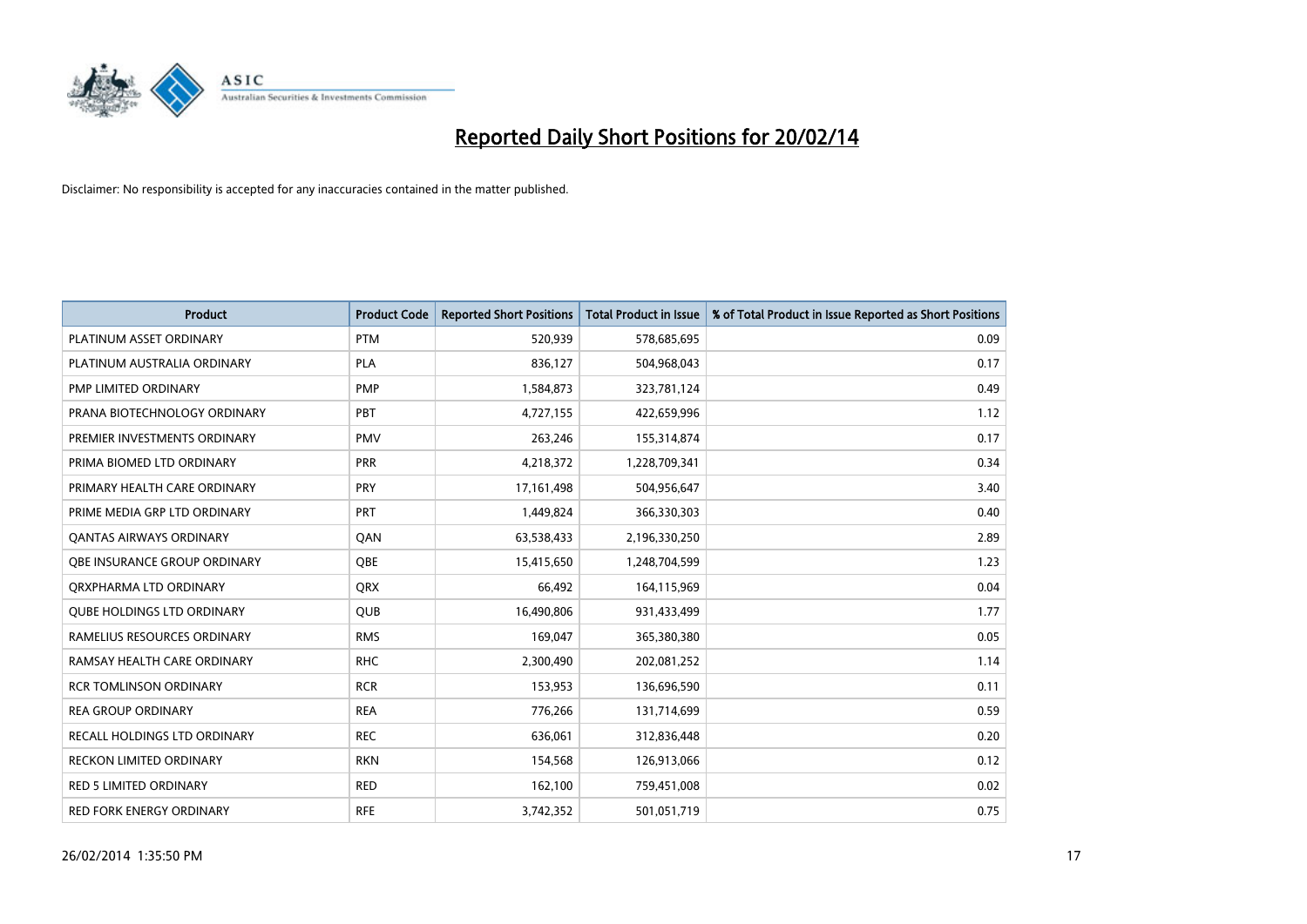

| Product                           | <b>Product Code</b> | <b>Reported Short Positions</b> | <b>Total Product in Issue</b> | % of Total Product in Issue Reported as Short Positions |
|-----------------------------------|---------------------|---------------------------------|-------------------------------|---------------------------------------------------------|
| REDBANK ENERGY LTD ORDINARY       | <b>AEJ</b>          | 13                              | 786,287                       | 0.00                                                    |
| REECE AUSTRALIA LTD. ORDINARY     | <b>REH</b>          | 440                             | 99,600,000                    | 0.00                                                    |
| REED RESOURCES LTD ORDINARY       | <b>RDR</b>          | 498,500                         | 523,453,895                   | 0.10                                                    |
| REGIS RESOURCES ORDINARY          | <b>RRL</b>          | 14,106,062                      | 498,016,225                   | 2.83                                                    |
| RESMED INC CDI 10:1               | <b>RMD</b>          | 32,388,548                      | 1,415,926,590                 | 2.29                                                    |
| RESOLUTE MINING ORDINARY          | <b>RSG</b>          | 7,259,209                       | 641,189,223                   | 1.13                                                    |
| RESOURCE EQUIP LTD ORDINARY       | <b>RQL</b>          | 49,000                          | 251,131,629                   | 0.02                                                    |
| RESOURCE GENERATION ORDINARY      | <b>RES</b>          | 224,300                         | 581,380,338                   | 0.04                                                    |
| <b>RETAIL FOOD GROUP ORDINARY</b> | <b>RFG</b>          | 3,284,977                       | 144,049,390                   | 2.28                                                    |
| REX MINERALS LIMITED ORDINARY     | <b>RXM</b>          | 1,666,876                       | 188,907,284                   | 0.88                                                    |
| RIDLEY CORPORATION ORDINARY       | <b>RIC</b>          | 62,750                          | 307,817,071                   | 0.02                                                    |
| RIO TINTO LIMITED ORDINARY        | <b>RIO</b>          | 5,002,242                       | 435,758,720                   | 1.15                                                    |
| ROBUST RESOURCES ORDINARY         | <b>ROL</b>          | 2,500                           | 102,830,646                   | 0.00                                                    |
| ROC OIL COMPANY ORDINARY          | <b>ROC</b>          | 762,579                         | 686,461,740                   | 0.11                                                    |
| ROYAL WOLF HOLDINGS ORDINARY      | <b>RWH</b>          | 192,532                         | 100,387,052                   | 0.19                                                    |
| <b>RURALCO HOLDINGS ORDINARY</b>  | <b>RHL</b>          | 1,000                           | 62,711,592                    | 0.00                                                    |
| SAI GLOBAL LIMITED ORDINARY       | SAI                 | 10,053,787                      | 210,751,657                   | 4.77                                                    |
| SALMAT LIMITED ORDINARY           | <b>SLM</b>          | 998                             | 159,812,799                   | 0.00                                                    |
| SAMSON OIL & GAS LTD ORDINARY     | SSN                 | 8,978,000                       | 2,547,627,193                 | 0.35                                                    |
| SANDFIRE RESOURCES ORDINARY       | <b>SFR</b>          | 1,155,102                       | 155,640,968                   | 0.74                                                    |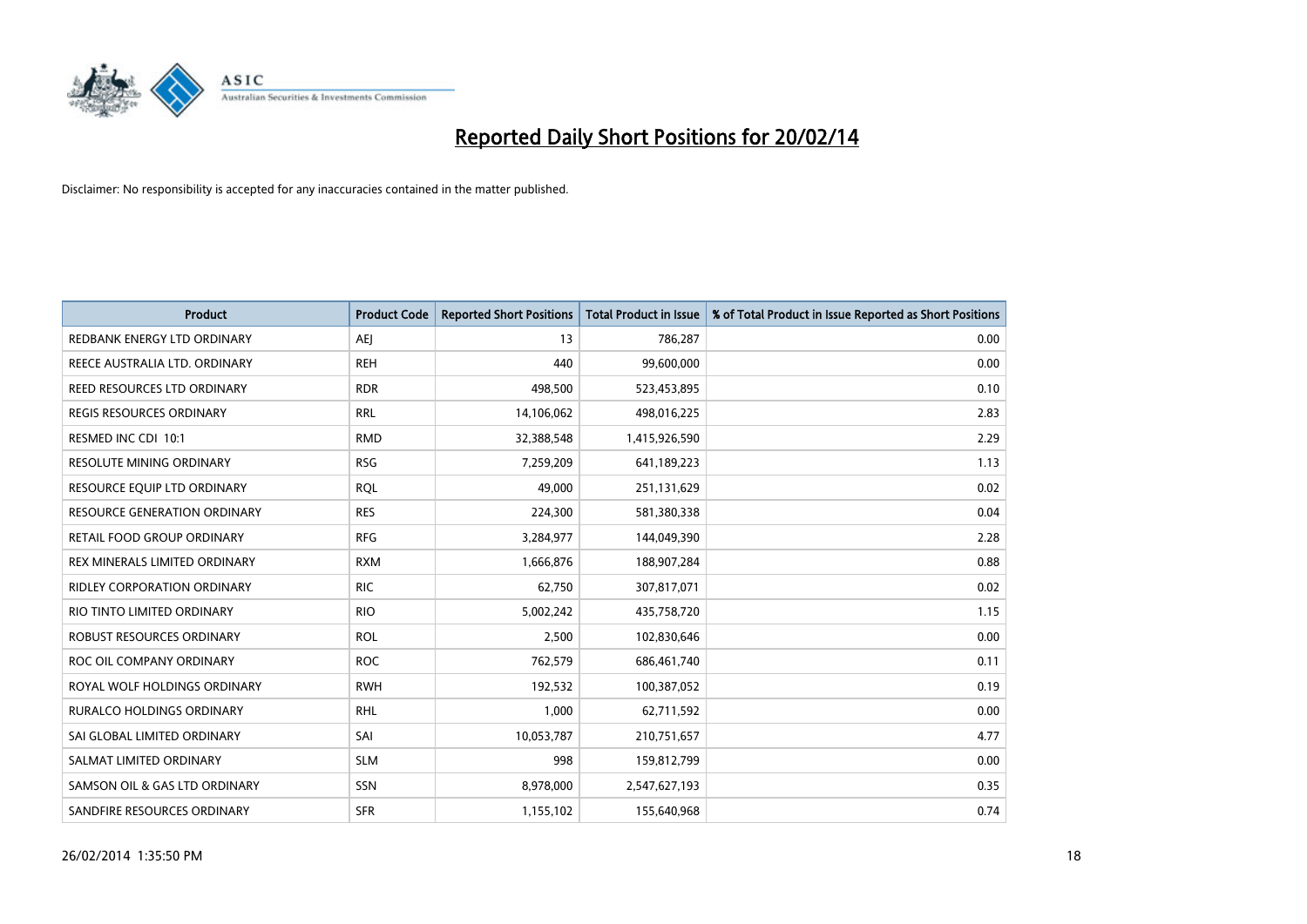

| <b>Product</b>                           | <b>Product Code</b> | <b>Reported Short Positions</b> | <b>Total Product in Issue</b> | % of Total Product in Issue Reported as Short Positions |
|------------------------------------------|---------------------|---------------------------------|-------------------------------|---------------------------------------------------------|
| <b>SANTOS LTD ORDINARY</b>               | <b>STO</b>          | 4,985,552                       | 970,268,810                   | 0.51                                                    |
| SARACEN MINERAL ORDINARY                 | SAR                 | 3,605,303                       | 595,263,186                   | 0.61                                                    |
| SCA PROPERTY GROUP STAPLED SECURITIES    | <b>SCP</b>          | 40,877,131                      | 648,628,320                   | 6.30                                                    |
| SEDGMAN LIMITED ORDINARY                 | <b>SDM</b>          | 165,919                         | 223,224,636                   | 0.07                                                    |
| SEEK LIMITED ORDINARY                    | <b>SEK</b>          | 5,953,299                       | 339,167,526                   | 1.76                                                    |
| SELECT HARVESTS ORDINARY                 | SHV                 | 60,645                          | 57,815,720                    | 0.10                                                    |
| SENEX ENERGY LIMITED ORDINARY            | <b>SXY</b>          | 8,537,461                       | 1,145,008,917                 | 0.75                                                    |
| SERVCORP LIMITED ORDINARY                | SRV                 | 16,797                          | 98,432,275                    | 0.02                                                    |
| SERVICE STREAM ORDINARY                  | <b>SSM</b>          | 30                              | 284,443,570                   | 0.00                                                    |
| SEVEN GROUP HOLDINGS ORDINARY            | <b>SVW</b>          | 3,134,702                       | 308,160,281                   | 1.02                                                    |
| SEVEN WEST MEDIA LTD ORDINARY            | <b>SWM</b>          | 7,446,741                       | 999,160,872                   | 0.75                                                    |
| SIGMA PHARMACEUTICAL ORDINARY            | <b>SIP</b>          | 8,872,817                       | 1,119,954,243                 | 0.79                                                    |
| SILEX SYSTEMS ORDINARY                   | <b>SLX</b>          | 2,845,000                       | 170,367,734                   | 1.67                                                    |
| SILVER CHEF LIMITED ORDINARY             | SIV                 | 121,896                         | 29,333,629                    | 0.42                                                    |
| SILVER LAKE RESOURCE ORDINARY            | <b>SLR</b>          | 27,512,779                      | 437,594,758                   | 6.29                                                    |
| SIMS METAL MGMT LTD ORDINARY             | SGM                 | 12,368,516                      | 204,439,083                   | 6.05                                                    |
| SINGAPORE TELECOMM. CHESS DEPOSITARY INT | SGT                 | 7,833,951                       | 152,192,407                   | 5.15                                                    |
| SINO GAS ENERGY ORDINARY                 | <b>SEH</b>          | 156,314                         | 1,530,457,040                 | 0.01                                                    |
| SIRIUS RESOURCES NL ORDINARY             | <b>SIR</b>          | 10,528,203                      | 261,980,167                   | 4.02                                                    |
| SIRTEX MEDICAL ORDINARY                  | <b>SRX</b>          | 82,733                          | 56,108,439                    | 0.15                                                    |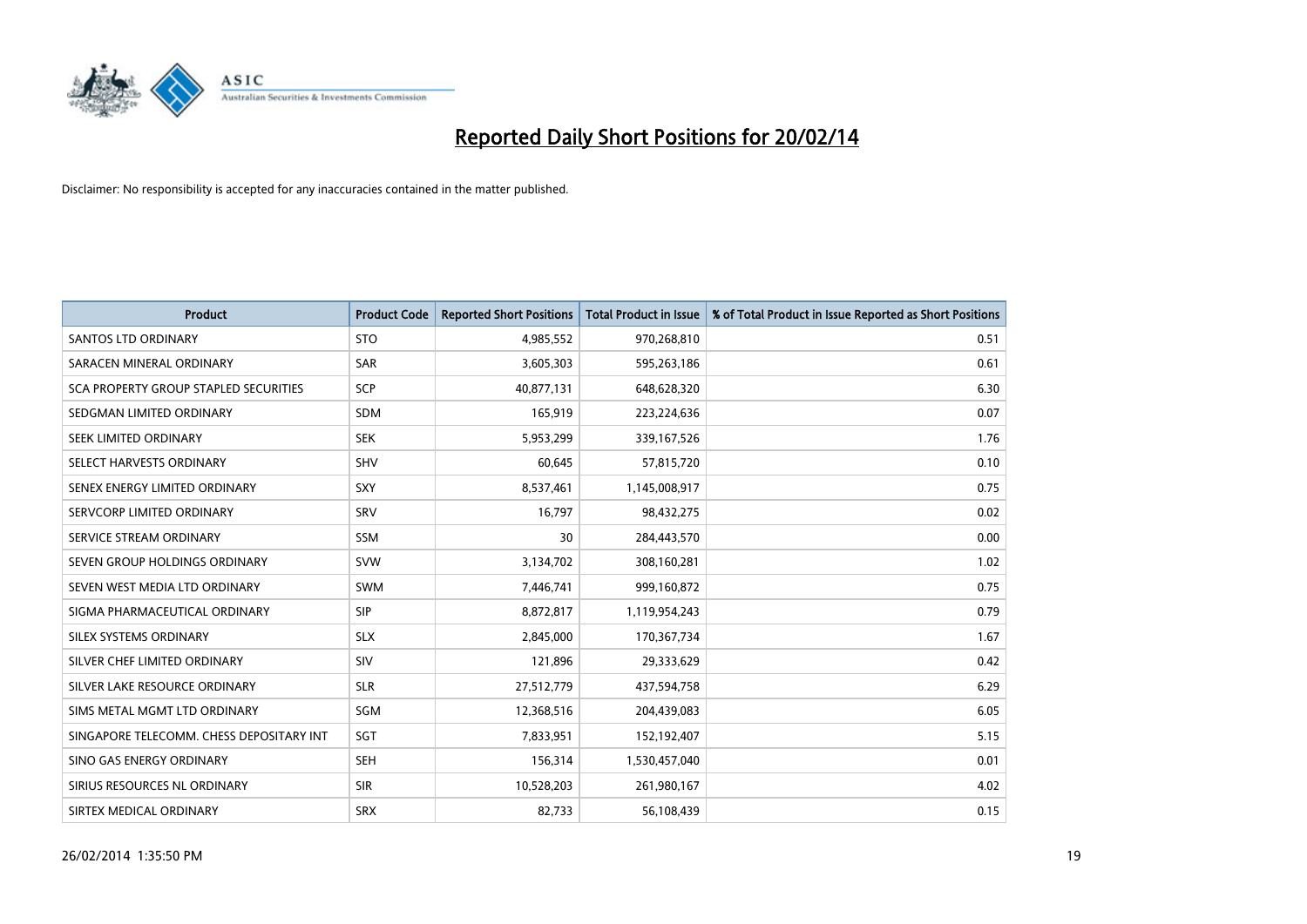

| <b>Product</b>                           | <b>Product Code</b> | <b>Reported Short Positions</b> | <b>Total Product in Issue</b> | % of Total Product in Issue Reported as Short Positions |
|------------------------------------------|---------------------|---------------------------------|-------------------------------|---------------------------------------------------------|
| SKILLED GROUP LTD ORDINARY               | <b>SKE</b>          | 2,425,520                       | 235,254,496                   | 1.03                                                    |
| SKY NETWORK ORDINARY                     | <b>SKT</b>          | 59,402                          | 389,139,785                   | 0.02                                                    |
| SKYCITY ENT GRP LTD ORDINARY             | <b>SKC</b>          | 213,899                         | 580,016,676                   | 0.04                                                    |
| <b>SLATER &amp; GORDON ORDINARY</b>      | SGH                 | 1,210,785                       | 203,821,542                   | 0.59                                                    |
| SMS MANAGEMENT, ORDINARY                 | <b>SMX</b>          | 3,038,985                       | 70,099,763                    | 4.34                                                    |
| SONIC HEALTHCARE ORDINARY                | SHL                 | 4,675,030                       | 400,746,556                   | 1.17                                                    |
| SOUL PATTINSON (W.H) ORDINARY            | SOL                 | 53,118                          | 239,395,320                   | 0.02                                                    |
| SOUTH BOULDER MINES ORDINARY             | <b>STB</b>          | $\mathbf{1}$                    | 128,327,826                   | 0.00                                                    |
| SP AUSNET STAPLED SECURITIES             | SPN                 | 70,596,174                      | 3,386,607,080                 | 2.08                                                    |
| SPARK INFRASTRUCTURE STAPLED NOTE & UNIT | SKI                 | 60,639,001                      | 1,326,734,264                 | 4.57                                                    |
| SPDR 200 FUND ETF UNITS                  | <b>STW</b>          | 105,290                         | 45,626,368                    | 0.23                                                    |
| SPDR 200 RESOURCES ETF UNITS             | <b>OZR</b>          | 65,000                          | 1,601,962                     | 4.06                                                    |
| SPDR SMALL ORDS ETF UNITS                | SSO                 | 178,018                         | 801,304                       | 22.22                                                   |
| SPECIALTY FASHION ORDINARY               | <b>SFH</b>          | 50,001                          | 192,236,121                   | 0.03                                                    |
| ST BARBARA LIMITED ORDINARY              | <b>SBM</b>          | 18,001,296                      | 488,074,077                   | 3.69                                                    |
| STARPHARMA HOLDINGS ORDINARY             | SPL                 | 14,179,735                      | 284,654,680                   | 4.98                                                    |
| STEADFAST GROUP LTD ORDINARY             | SDF                 | 1,375,053                       | 500,971,408                   | 0.27                                                    |
| STHN CROSS MEDIA ORDINARY                | <b>SXL</b>          | 3,885,890                       | 705,099,800                   | 0.55                                                    |
| STOCKLAND UNITS/ORD STAPLED              | SGP                 | 16,574,341                      | 2,305,750,747                 | 0.72                                                    |
| STRAITS RES LTD. ORDINARY                | <b>SRQ</b>          | 28,747                          | 1,217,730,293                 | 0.00                                                    |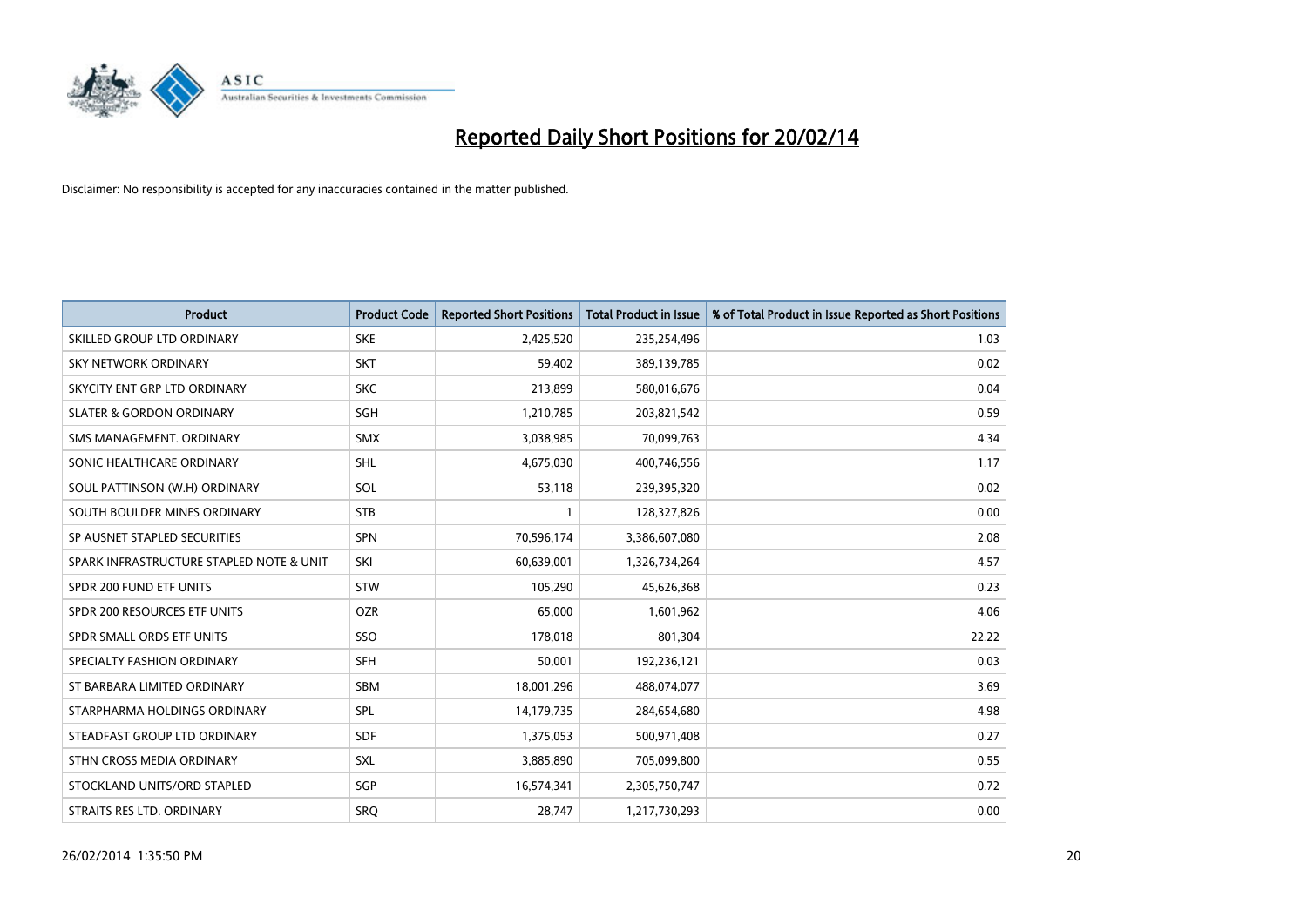

| <b>Product</b>                   | <b>Product Code</b> | <b>Reported Short Positions</b> | <b>Total Product in Issue</b> | % of Total Product in Issue Reported as Short Positions |
|----------------------------------|---------------------|---------------------------------|-------------------------------|---------------------------------------------------------|
| STRIKE ENERGY LTD ORDINARY       | <b>STX</b>          | 5,000                           | 706,519,664                   | 0.00                                                    |
| STW COMMUNICATIONS ORDINARY      | SGN                 | 730,784                         | 403,828,512                   | 0.18                                                    |
| SUNCORP GROUP LTD ORDINARY       | <b>SUN</b>          | 3,612,710                       | 1,286,600,980                 | 0.28                                                    |
| SUNDANCE ENERGY ORDINARY         | <b>SEA</b>          | 3,750,830                       | 463,173,668                   | 0.81                                                    |
| SUNDANCE RESOURCES ORDINARY      | SDL                 | 59,440,675                      | 3,079,369,367                 | 1.93                                                    |
| SUNLAND GROUP LTD ORDINARY       | <b>SDG</b>          | 18,391                          | 181,710,087                   | 0.01                                                    |
| SUPER RET REP LTD ORDINARY       | SUL                 | 3,695,711                       | 196,731,620                   | 1.88                                                    |
| SYD AIRPORT STAPLED US PROHIBIT. | SYD                 | 23,543,404                      | 2,216,216,041                 | 1.06                                                    |
| SYRAH RESOURCES ORDINARY         | <b>SYR</b>          | 3,618,439                       | 162,385,614                   | 2.23                                                    |
| TABCORP HOLDINGS LTD ORDINARY    | <b>TAH</b>          | 23,030,838                      | 754,274,706                   | 3.05                                                    |
| TAP OIL LIMITED ORDINARY         | <b>TAP</b>          | 603,003                         | 242,237,221                   | 0.25                                                    |
| TASSAL GROUP LIMITED ORDINARY    | <b>TGR</b>          | 34,785                          | 146,507,029                   | 0.02                                                    |
| TATTS GROUP LTD ORDINARY         | <b>TTS</b>          | 8,402,422                       | 1,417,117,821                 | 0.59                                                    |
| <b>TECHNOLOGY ONE ORDINARY</b>   | <b>TNE</b>          | 5,055                           | 307,751,455                   | 0.00                                                    |
| TELECOM CORPORATION ORDINARY     | <b>TEL</b>          | 10,987,086                      | 1,824,150,788                 | 0.60                                                    |
| TELSTRA CORPORATION. ORDINARY    | <b>TLS</b>          | 41,442,370                      | 12,443,074,357                | 0.33                                                    |
| TEN NETWORK HOLDINGS ORDINARY    | <b>TEN</b>          | 145,895,057                     | 2,629,185,201                 | 5.55                                                    |
| TERANGA GOLD CORP CDI 1:1        | <b>TGZ</b>          | 322,404                         | 109,048,271                   | 0.30                                                    |
| THE REJECT SHOP ORDINARY         | <b>TRS</b>          | 1,624,895                       | 28,826,248                    | 5.64                                                    |
| THORN GROUP LIMITED ORDINARY     | <b>TGA</b>          | 285,408                         | 149,494,813                   | 0.19                                                    |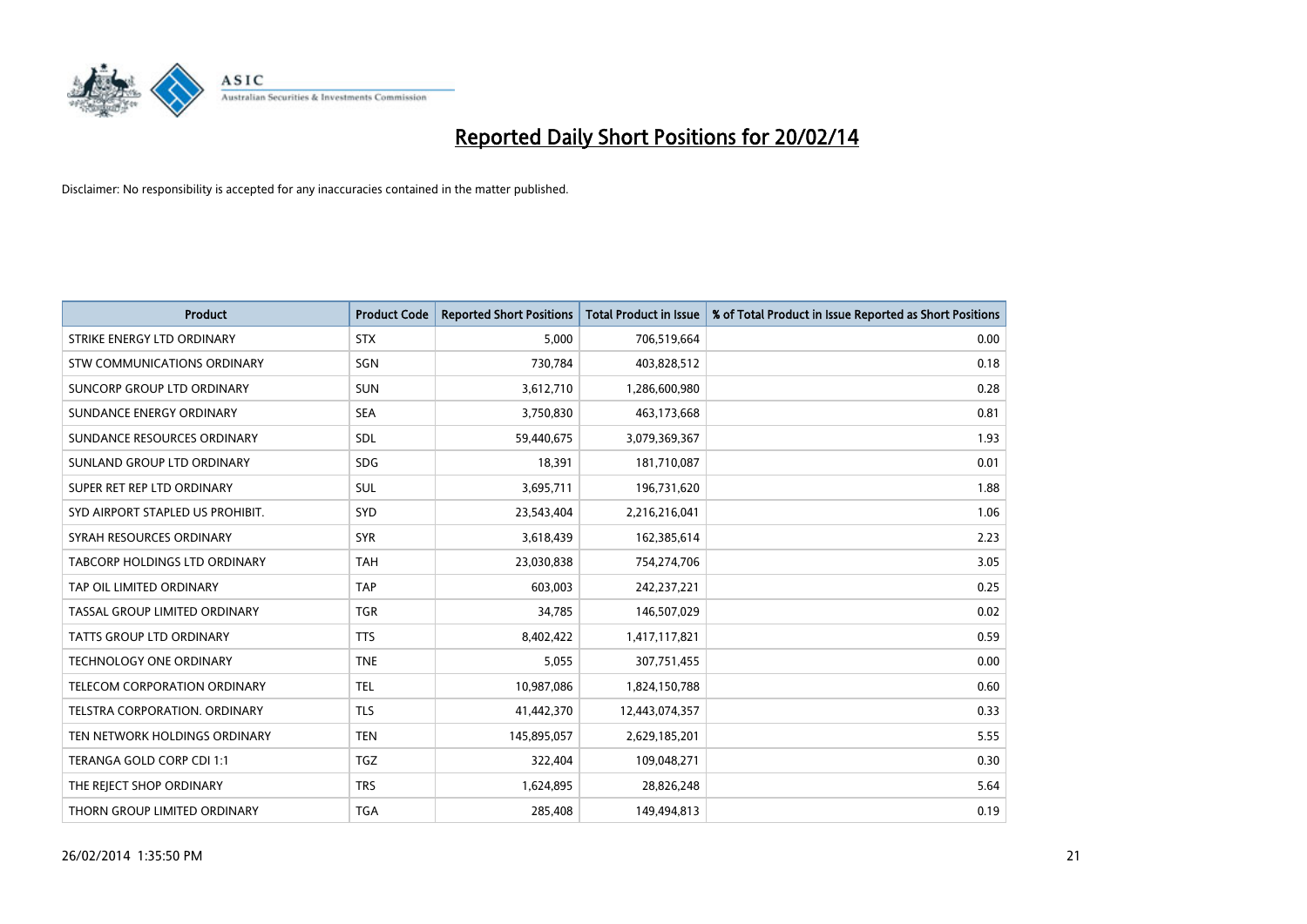

| <b>Product</b>                        | <b>Product Code</b> | <b>Reported Short Positions</b> | <b>Total Product in Issue</b> | % of Total Product in Issue Reported as Short Positions |
|---------------------------------------|---------------------|---------------------------------|-------------------------------|---------------------------------------------------------|
| <b>TIGER RESOURCES ORDINARY</b>       | <b>TGS</b>          | 953,771                         | 803,311,695                   | 0.12                                                    |
| TITAN ENERGY SERVICE ORDINARY         | <b>TTN</b>          | 28,737                          | 48,866,894                    | 0.06                                                    |
| TOLL HOLDINGS LTD ORDINARY            | <b>TOL</b>          | 31,519,782                      | 717,133,875                   | 4.40                                                    |
| TOX FREE SOLUTIONS ORDINARY           | <b>TOX</b>          | 1,934,130                       | 133,242,359                   | 1.45                                                    |
| TPG TELECOM LIMITED ORDINARY          | <b>TPM</b>          | 1,398,085                       | 793,808,141                   | 0.18                                                    |
| <b>TRADE ME GROUP ORDINARY</b>        | <b>TME</b>          | 661,867                         | 396,548,005                   | 0.17                                                    |
| TRANSFIELD SERVICES ORDINARY          | <b>TSE</b>          | 30,938,576                      | 512,457,716                   | 6.04                                                    |
| TRANSPACIFIC INDUST. ORDINARY         | <b>TPI</b>          | 21,135,944                      | 1,578,786,704                 | 1.34                                                    |
| TRANSURBAN GROUP TRIPLE STAPLED SEC.  | <b>TCL</b>          | 4,159,356                       | 1,491,855,200                 | 0.28                                                    |
| <b>TREASURY GROUP ORDINARY</b>        | <b>TRG</b>          | 17,779                          | 23,070,755                    | 0.08                                                    |
| TREASURY WINE ESTATE ORDINARY         | <b>TWE</b>          | 35,263,829                      | 647,227,144                   | 5.45                                                    |
| TROY RESOURCES LTD ORDINARY           | <b>TRY</b>          | 1,253,735                       | 168,486,562                   | 0.74                                                    |
| TWENTY-FIRST FOX INC A NON-VOTING CDI | <b>FOXLV</b>        | 315,501                         | 10,664,208                    | 2.96                                                    |
| TWENTY-FIRST FOX INC B VOTING CDI     | <b>FOX</b>          | 1,662,614                       | 188,594,825                   | 0.88                                                    |
| <b>UGL LIMITED ORDINARY</b>           | UGL                 | 24,472,221                      | 166,511,240                   | 14.70                                                   |
| UNILIFE CORPORATION CDI 6:1           | <b>UNS</b>          | 455                             | 268,224,054                   | 0.00                                                    |
| UXC LIMITED ORDINARY                  | <b>UXC</b>          | 827,885                         | 320,551,687                   | 0.26                                                    |
| <b>VEDA GROUP LTD ORDINARY</b>        | <b>VED</b>          | 2,569,689                       | 842,055,406                   | 0.31                                                    |
| VILLAGE ROADSHOW LTD ORDINARY         | <b>VRL</b>          | 752,480                         | 159,493,510                   | 0.47                                                    |
| <b>VIRGIN AUS HLDG LTD ORDINARY</b>   | <b>VAH</b>          | 81,598,819                      | 3,514,807,839                 | 2.32                                                    |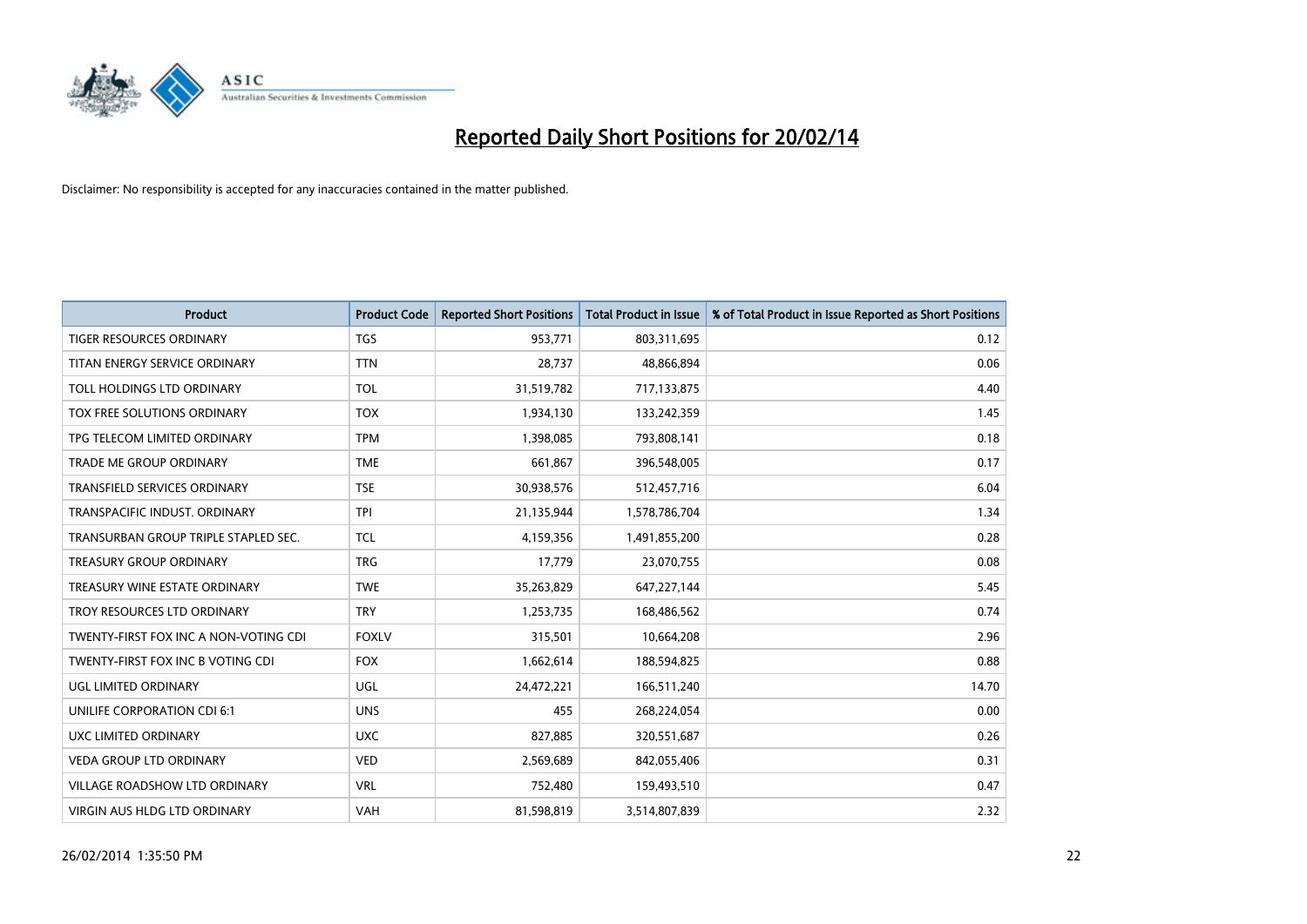

| <b>Product</b>                       | <b>Product Code</b> | <b>Reported Short Positions</b> | <b>Total Product in Issue</b> | % of Total Product in Issue Reported as Short Positions |
|--------------------------------------|---------------------|---------------------------------|-------------------------------|---------------------------------------------------------|
| <b>VIRTUS HEALTH LTD ORDINARY</b>    | <b>VRT</b>          | 2,243,428                       | 79,536,601                    | 2.82                                                    |
| VISION EYE INSTITUTE ORDINARY        | <b>VEI</b>          | 717,953                         | 160,759,740                   | 0.45                                                    |
| <b>VOCATION LTD ORDINARY</b>         | <b>VET</b>          | 9,263,549                       | 200,000,000                   | 4.63                                                    |
| WATPAC LIMITED ORDINARY              | <b>WTP</b>          | 2,843                           | 184,332,526                   | 0.00                                                    |
| WEBIET LIMITED ORDINARY              | <b>WEB</b>          | 2,784,822                       | 79,397,959                    | 3.51                                                    |
| <b>WESFARMERS LIMITED ORDINARY</b>   | <b>WES</b>          | 4,969,848                       | 1,143,274,951                 | 0.43                                                    |
| WESTERN AREAS LTD ORDINARY           | <b>WSA</b>          | 28,028,643                      | 196,862,806                   | 14.24                                                   |
| WESTERN DESERT RES. ORDINARY         | <b>WDR</b>          | 3,386,591                       | 500,040,257                   | 0.68                                                    |
| WESTFIELD GROUP ORD/UNIT STAPLED SEC | <b>WDC</b>          | 6,072,479                       | 2,113,501,814                 | 0.29                                                    |
| WESTFIELD RETAIL TST UNIT STAPLED    | <b>WRT</b>          | 22,928,079                      | 2,979,214,029                 | 0.77                                                    |
| WESTPAC BANKING CORP ORDINARY        | <b>WBC</b>          | 17,344,815                      | 3,109,048,309                 | 0.56                                                    |
| WHITE ENERGY COMPANY ORDINARY        | <b>WEC</b>          | 1,659,422                       | 322,974,494                   | 0.51                                                    |
| WHITEHAVEN COAL ORDINARY             | <b>WHC</b>          | 62,667,185                      | 1,025,692,710                 | 6.11                                                    |
| WINDIMURRA VANADIUM ORDINARY         | <b>WVL</b>          | 20,461                          | 19,284,366                    | 0.11                                                    |
| WOODSIDE PETROLEUM ORDINARY          | <b>WPL</b>          | 5,711,051                       | 823,910,657                   | 0.69                                                    |
| WOOLWORTHS LIMITED ORDINARY          | <b>WOW</b>          | 6,566,975                       | 1,254,628,662                 | 0.52                                                    |
| <b>WORLEYPARSONS LTD ORDINARY</b>    | <b>WOR</b>          | 2,926,728                       | 243,480,720                   | 1.20                                                    |
| WOTIF.COM HOLDINGS ORDINARY          | <b>WTF</b>          | 10,056,549                      | 211,736,244                   | 4.75                                                    |
| <b>XERO LTD ORDINARY</b>             | <b>XRO</b>          | 1,390,400                       | 127,549,992                   | 1.09                                                    |
| YANCOAL AUST LTD CVR SHARES          | <b>YALN</b>         | 12,980,408                      | 87,645,184                    | 14.81                                                   |